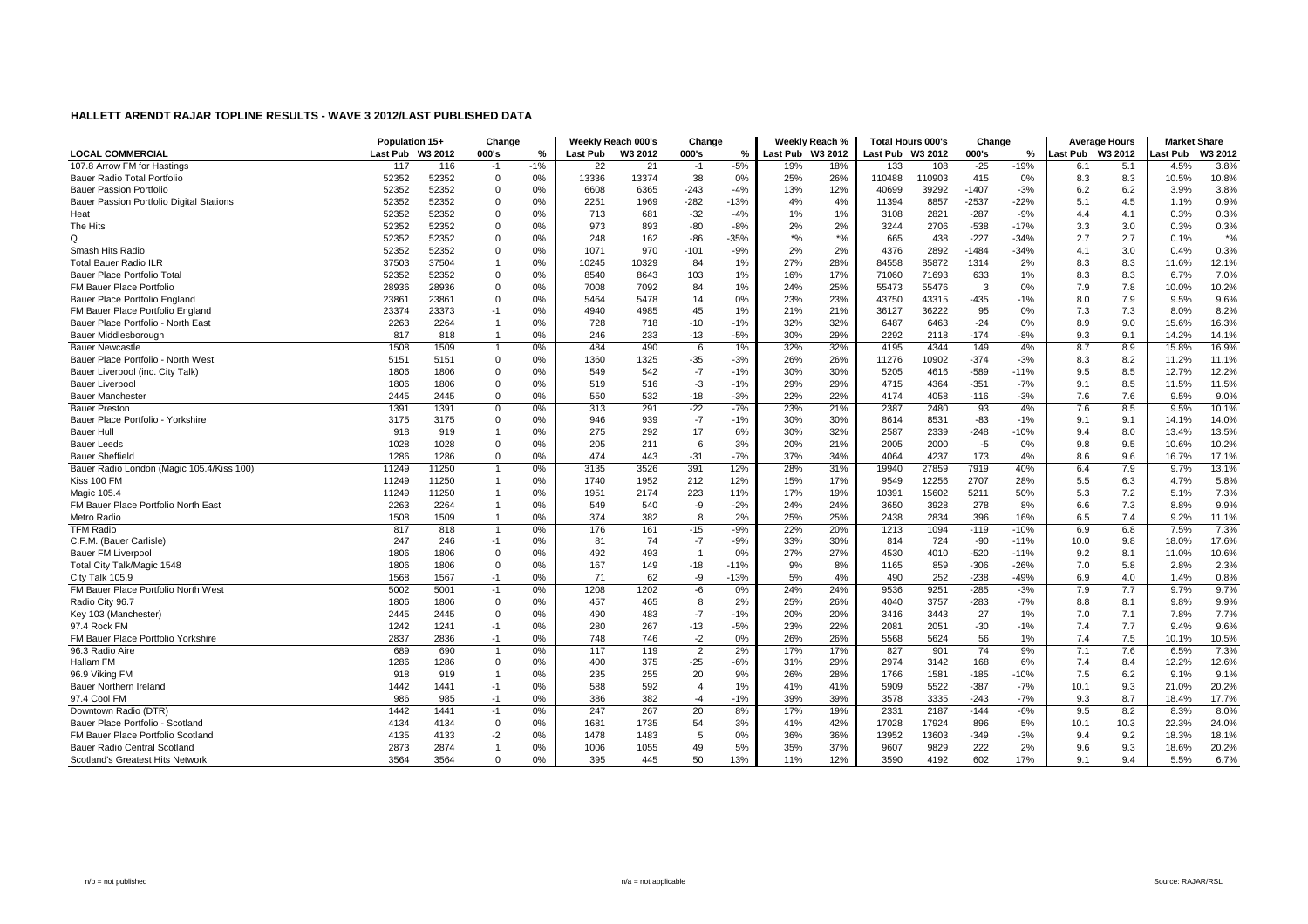|                                                        | Population 15+ |         | Change         |       |                 | Weekly Reach 000's | Change         |        |                  | Weekly Reach % | Total Hours 000's |       | Change |        |                 | <b>Average Hours</b> | <b>Market Share</b> |         |
|--------------------------------------------------------|----------------|---------|----------------|-------|-----------------|--------------------|----------------|--------|------------------|----------------|-------------------|-------|--------|--------|-----------------|----------------------|---------------------|---------|
| <b>LOCAL COMMERCIAL</b>                                | Last Pub       | W3 2012 | 000's          | %     | <b>Last Pub</b> | W3 2012            | 000's          | %      | Last Pub W3 2012 |                | Last Pub W3 2012  |       | 000's  | ℅      | ast Pub W3 2012 |                      | ast Pub             | W3 2012 |
| <b>Bauer Glasgow</b>                                   | 1853           | 1853    | $\mathbf 0$    | 0%    | 625             | 685                | 60             | 10%    | 34%              | 37%            | 5652              | 6186  | 534    | 9%     | 9.0             | 9.0                  | 16.9%               | 19.3%   |
| Clyde 1 FM                                             | 1853           | 1853    | $\Omega$       | 0%    | 528             | 574                | 46             | 9%     | 29%              | 31%            | 4163              | 4445  | 282    | 7%     | 7.9             | 7.7                  | 12.5%               | 13.8%   |
| Clyde 2                                                | 1853           | 1853    | $\Omega$       | 0%    | 202             | 230                | 28             | 14%    | 11%              | 12%            | 1489              | 1741  | 252    | 17%    | 7.4             | 7.6                  | 4.5%                | 5.4%    |
| Bauer Edinburgh                                        | 1118           | 1119    |                | 0%    | 386             | 375                | $-11$          | $-3%$  | 35%              | 33%            | 3956              | 3643  | $-313$ | $-8%$  | 10.2            | 9.7                  | 19.7%               | 19.9%   |
| ForthOne                                               | 1118           | 1119    |                | 0%    | 361             | 342                | $-19$          | $-5%$  | 32%              | 31%            | 3456              | 2930  | $-526$ | $-15%$ | 9.6             | 8.6                  | 17.2%               | 16.0%   |
| Forth <sub>2</sub>                                     | 1118           | 1119    |                | 0%    | 71              | 73                 | $\overline{2}$ | 3%     | 6%               | 7%             | 500               | 713   | 213    | 43%    | 7.1             | 9.8                  | 2.5%                | 3.9%    |
| Moray Firth Radio (Bauer Inverness)                    | 235            | 235     | $\Omega$       | 0%    | 115             | 115                | $\Omega$       | 0%     | 49%              | 49%            | 1244              | 1396  | 152    | 12%    | 10.8            | 12.1                 | 24.2%               | 26.4%   |
| Bauer Aberdeen                                         | 322            | 321     | $-1$           | 0%    | 151             | 152                | $\mathbf{1}$   | 1%     | 47%              | 47%            | 1569              | 1572  | 3      | 0%     | 10.4            | 10.3                 | 23.2%               | 23.3%   |
| Northsound One                                         | 322            | 321     | $-1$           | 0%    | 128             | 126                | $-2$           | $-2%$  | 40%              | 39%            | 1175              | 1146  | $-29$  | $-2%$  | 9.1             | 9.1                  | 17.4%               | 17.0%   |
| Northsound Two                                         | 322            | 321     | $-1$           | 0%    | 43              | 52                 | 9              | 21%    | 13%              | 16%            | 393               | 426   | 33     | 8%     | 9.1             | 8.2                  | 5.8%                | 6.3%    |
| Radio Borders (Bauer Borders)                          | 108            | 108     | $\overline{0}$ | 0%    | 53              | 51                 | $-2$           | $-4%$  | 49%              | 47%            | 704               | 627   | $-77$  | $-11%$ | 13.3            | 12.3                 | 33.3%               | 31.5%   |
| <b>Bauer Dundee</b>                                    | 381            | 381     | $\mathbf 0$    | 0%    | 173             | 176                | 3              | 2%     | 45%              | 46%            | 2018              | 2117  | 99     | 5%     | 11.7            | 12.0                 | 30.8%               | 29.8%   |
| Tay-FM                                                 | 381            | 381     | $\mathbf 0$    | 0%    | 121             | 124                | 3              | 2%     | 32%              | 33%            | 1092              | 1127  | 35     | 3%     | 9.0             | 9.1                  | 16.7%               | 15.9%   |
| Tay-AM                                                 | 381            | 381     | $\Omega$       | 0%    | 77              | 81                 | $\overline{4}$ | 5%     | 20%              | 21%            | 926               | 989   | 63     | 7%     | 12.1            | 12.2                 | 14.1%               | 13.9%   |
| West Sound (inc. West FM) (Bauer Southwest Scotland)   | 389            | 388     | $-1$           | 0%    | 180             | 190                | 10             | 6%     | 46%              | 49%            | 1836              | 1839  | 3      | $0\%$  | 10.2            | 9.7                  | 24.8%               | 24.6%   |
| Kerrang! UK                                            | 52352          | 52352   | $\mathbf 0$    | 0%    | 1304            | 1327               | 23             | 2%     | 2%               | 3%             | 5945              | 6022  | 77     | 1%     | 4.6             | 4.5                  | 0.6%                | 0.6%    |
| Kerrang! 105.2                                         | 3567           | 3567    | $\Omega$       | 0%    | 306             | 307                | $\overline{1}$ | 0%     | 9%               | 9%             | 1599              | 1700  | 101    | 6%     | 5.2             | 5.5                  | 2.4%                | 2.7%    |
| Kiss UK                                                | 52352          | 52352   | $\Omega$       | 0%    | 4356            | 4355               | $-1$           | 0%     | 8%               | 8%             | 22656             | 23360 | 704    | 3%     | 5.2             | 5.4                  | 2.2%                | 2.3%    |
| <b>Kiss East</b>                                       | 2098           | 2098    | $\mathbf 0$    | 0%    | 431             | 443                | 12             | 3%     | 21%              | 21%            | 2876              | 3114  | 238    | 8%     | 6.7             | 7.0                  | 6.1%                | 6.8%    |
| <b>Kiss West</b>                                       | 2415           | 2414    | $-1$           | 0%    | 477             | 501                | 24             | 5%     | 20%              | 21%            | 3290              | 3146  | $-144$ | $-4%$  | 6.9             | 6.3                  | 6.4%                | 6.5%    |
| Magic UK                                               | 52352          | 52352   | $\mathbf 0$    | 0%    | 3695            | 3797               | 102            | 3%     | 7%               | 7%             | 23291             | 26220 | 2929   | 13%    | 6.3             | 6.9                  | 2.3%                | 2.6%    |
| Magic Network - North                                  | 10553          | 10553   | $\Omega$       | 0%    | 749             | 711                | $-38$          | $-5%$  | 7%               | 7%             | 7623              | 7092  | $-531$ | $-7%$  | 10.2            | 10.0                 | 3.8%                | 3.6%    |
| Magic Network - North East                             | 2263           | 2264    |                | 0%    | 263             | 251                | $-12$          | $-5%$  | 12%              | 11%            | 2837              | 2535  | $-302$ | $-11%$ | 10.8            | 10.1                 | 6.8%                | 6.4%    |
| Magic 1152 (Newcastle)                                 | 1508           | 1509    |                | 0%    | 168             | 164                | $-4$           | $-2%$  | 11%              | 11%            | 1757              | 1511  | $-246$ | $-14%$ | 10.4            | 9.2                  | 6.6%                | 5.9%    |
| Magic 1170 (Teesside)                                  | 817            | 818     |                | 0%    | 95              | 88                 | $-7$           | $-7%$  | 12%              | 11%            | 1079              | 1024  | $-55$  | $-5%$  | 11.3            | 11.7                 | 6.7%                | 6.8%    |
| Magic Network - North West                             | 5115           | 5115    | $\Omega$       | 0%    | 226             | 188                | $-38$          | $-17%$ | 4%               | 4%             | 1740              | 1650  | $-90$  | $-5%$  | 7.7             | 8.8                  | 1.7%                | 1.7%    |
| Magic 1548 (Liverpool)                                 | 1806           | 1806    | $\mathbf 0$    | 0%    | 100             | 89                 | $-11$          | $-11%$ | 6%               | 5%             | 675               | 607   | $-68$  | $-10%$ | 6.7             | 6.8                  | 1.6%                | 1.6%    |
| Magic 1152 (Manchester)                                | 2445           | 2445    | $\Omega$       | 0%    | 89              | 69                 | $-20$          | $-22%$ | 4%               | 3%             | 758               | 615   | $-143$ | $-19%$ | 8.5             | 8.9                  | 1.7%                | 1.4%    |
| Magic 999 (Preston)                                    | 1107           | 1106    | $-1$           | 0%    | 37              | 30                 | $-7$           | $-19%$ | 3%               | 3%             | 307               | 429   | 122    | 40%    | 8.4             | 14.3                 | 1.5%                | 2.2%    |
| Magic Network - Yorkshire                              | 3175           | 3175    | $\mathbf 0$    | 0%    | 260             | 272                | 12             | 5%     | 8%               | 9%             | 3046              | 2907  | $-139$ | $-5%$  | 11.7            | 10.7                 | 5.0%                | 4.8%    |
| Magic 828 (Leeds)                                      | 1028           | 1028    | $\mathbf 0$    | 0%    | 107             | 113                | 6              | 6%     | 10%              | 11%            | 1177              | 1099  | $-78$  | $-7%$  | 11.0            | 9.7                  | 6.2%                | 5.6%    |
| Magic AM (Sheffield)                                   | 1286           | 1286    | $\Omega$       | 0%    | 98              | 102                | $\overline{4}$ | 4%     | 8%               | 8%             | 1090              | 1095  | 5      | 0%     | 11.1            | 10.7                 | 4.5%                | 4.4%    |
| Magic 1161 (Hull)                                      | 918            | 919     |                | 0%    | 56              | 59                 | 3              | 5%     | 6%               | 6%             | 821               | 759   | $-62$  | $-8%$  | 14.5            | 12.9                 | 4.2%                | 4.4%    |
| Wave 105 FM (Bauer South Coast)                        | 1776           | 1777    |                | 0%    | 356             | 350                | -6             | $-2%$  | 20%              | 20%            | 3839              | 4034  | 195    | 5%     | 10.8            | 11.5                 | 9.7%                | 10.2%   |
| Triple Broadcast Co Group                              | 1441           | 1441    | $\mathbf 0$    | 0%    | 72              | 66                 | -6             | $-8%$  | 5%               | 5%             | 503               | 379   | $-124$ | $-25%$ | 7.0             | 5.8                  | 1.6%                | 1.2%    |
| <b>Total Fire Radio</b>                                | 1305           | 1305    | $\mathbf 0$    | 0%    | 50              | 45                 | $-5$           | $-10%$ | 4%               | 3%             | 325               | 222   | $-103$ | $-32%$ | 6.5             | 5.0                  | 1.1%                | 0.8%    |
| Fire Radio                                             | 293            | 293     | $\Omega$       | 0%    | 45              | 40                 | -5             | $-11%$ | 15%              | 14%            | 290               | 196   | $-94$  | $-32%$ | 6.5             | 4.9                  | 4.4%                | 2.9%    |
| Fire Radio South Coast                                 | 1012           | 1012    | $\Omega$       | 0%    | 5               | 5                  | $\Omega$       | 0%     | 1%               | $*$ %          | 35                | 26    | -9     | $-26%$ | 7.0             | 5.2                  | 0.2%                | 0.1%    |
| Nova Radio - Weston (was Star Radio in North Somerset) | 137            | 136     | $-1$           | $-1%$ | 22              | 21                 | $-1$           | $-5%$  | 16%              | 15%            | 178               | 157   | $-21$  | $-12%$ | 8.0             | 7.5                  | 5.3%                | 4.9%    |
| <b>Total Celador Radio</b>                             | n/p            | 2876    | n/a            | n/a   | n/p             | 436                | n/a            | n/a    | n/p              | 15%            | n/p               | 3344  | n/a    | n/a    | n/p             | 7.7                  | n/p                 | 5.4%    |
| Celador Radio South                                    | n/p            | 1714    | n/a            | n/a   | n/p             | 245                | n/a            | n/a    | n/p              | 14%            | n/p               | 1825  | n/a    | n/a    | n/p             | 7.5                  | n/p                 | 4.8%    |
| The Breeze (East and West)                             | 979            | 980     | $\overline{1}$ | 0%    | 35              | 42                 | $\overline{7}$ | 20%    | 4%               | 4%             | 310               | 342   | 32     | 10%    | 8.8             | 8.2                  | 1.5%                | 1.7%    |
| Jack FM South Coast (Was The Coast)                    | 1706           | 1708    | $\overline{2}$ | 0%    | 193             | 211                | 18             | 9%     | 11%              | 12%            | 1253              | 1483  | 230    | 18%    | 6.5             | 7.0                  | 3.3%                | 3.9%    |
| Celador Radio South West                               | 759            | 928     | 169            | 22%   | 133             | 138                | 5              | 4%     | 17%              | 15%            | 670               | 1177  | 507    | 76%    | 5.1             | 8.5                  | 4.3%                | 6.3%    |
| 106 JACKfm (Bristol) (was Original 106)                | 623            | 623     | $\mathbf 0$    | 0%    | 116             | 92                 | $-24$          | $-21%$ | 19%              | 15%            | 452               | 462   | 10     | 2%     | 3.9             | 5.0                  | 3.5%                | 3.7%    |
| The Breeze (South West) (was Star Radio (Bristol))     | 711            | 711     | $\mathbf 0$    | 0%    | 29              | 26                 | $-3$           | $-10%$ | 4%               | 4%             | 218               | 210   | -8     | $-4%$  | 7.5             | 8.0                  | 1.5%                | 1.5%    |
| Midwest Radio                                          | 169            | 169     | $\Omega$       | 0%    | 37              | 35                 | $-2$           | $-5%$  | 22%              | 20%            | 445               | 461   | 16     | 4%     | 12.0            | 13.3                 | 10.7%               | 11.2%   |
| Kestrel FM (North and South)                           | 234            | 234     | $\Omega$       | 0%    | 53              | 51                 | $-2$           | $-4%$  | 23%              | 22%            | 422               | 363   | $-59$  | $-14%$ | 7.9             | 7.2                  | 7.9%                | 7.3%    |
| KESTREL FM - was Delta Radio                           | 95             | 95      | $\Omega$       | 0%    | 19              | 19                 | $\Omega$       | 0%     | 20%              | 20%            | 166               | 153   | $-13$  | $-8%$  | 8.9             | 7.9                  | 7.5%                | 7.1%    |
| Kestrel FM                                             | 138            | 139     |                | 1%    | 35              | 31                 | $-4$           | $-11%$ | 25%              | 23%            | 255               | 210   | $-45$  | $-18%$ | 7.3             | 6.7                  | 8.2%                | 7.5%    |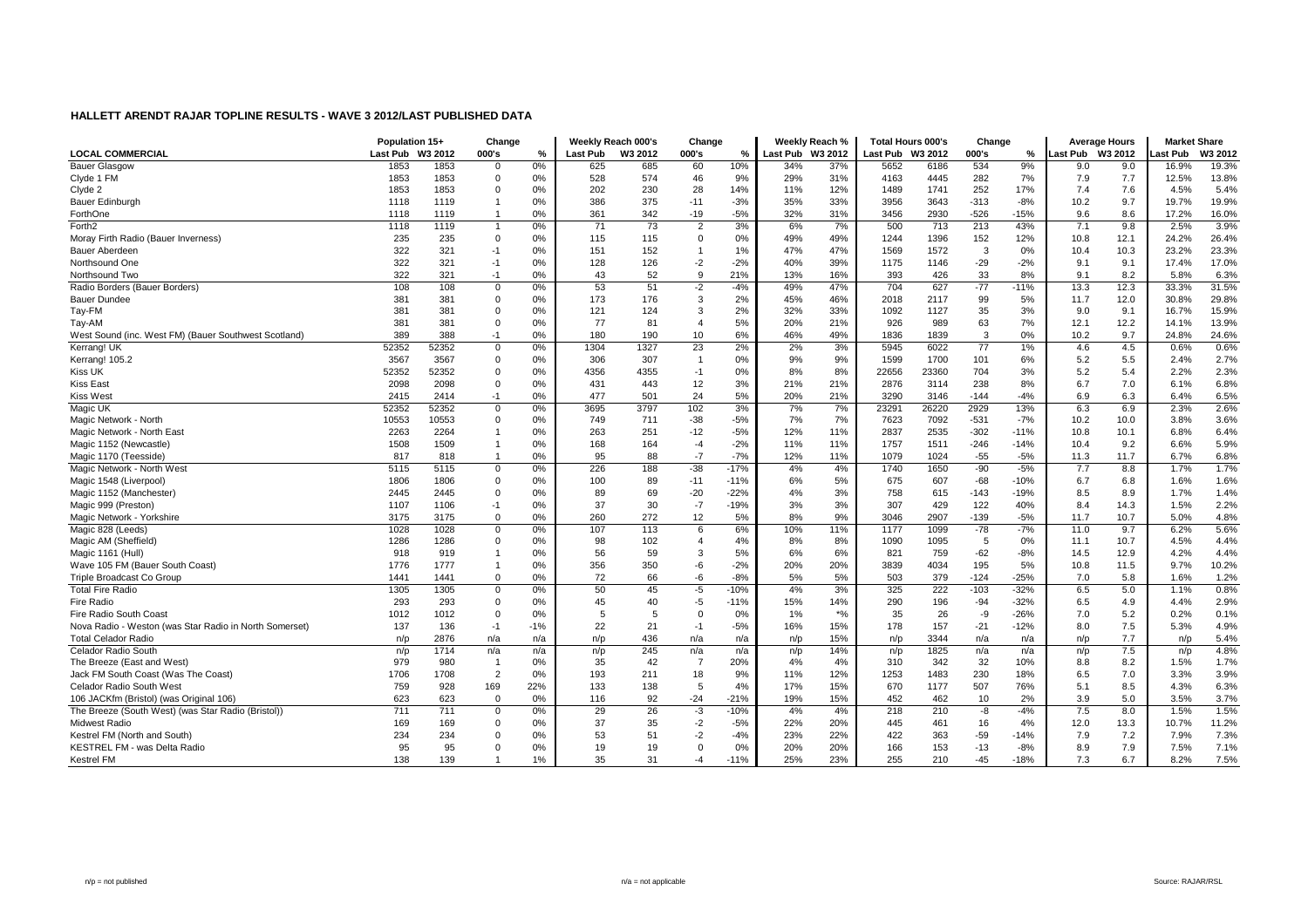|                                              | Population 15+   |       | Change         |        |                 | Weekly Reach 000's | Change         |        |                  | Weeklv Reach % | <b>Total Hours 000's</b> |         | Change  |        | <b>Average Hours</b> |         | <b>Market Share</b> |         |
|----------------------------------------------|------------------|-------|----------------|--------|-----------------|--------------------|----------------|--------|------------------|----------------|--------------------------|---------|---------|--------|----------------------|---------|---------------------|---------|
| <b>LOCAL COMMERCIAL</b>                      | Last Pub W3 2012 |       | 000's          | $\%$   | <b>Last Pub</b> | W3 2012            | 000's          | %      | Last Pub W3 2012 |                | Last Pub                 | W3 2012 | 000's   | ℅      | <b>Last Pub</b>      | W3 2012 | ast Pub             | W3 2012 |
| <b>Central FM</b>                            | 208              | 208   | $\mathbf 0$    | 0%     | 49              | 53                 | 4              | 8%     | 24%              | 26%            | 291                      | 298     | -7      | 2%     | 5.9                  | 5.6     | 7.8%                | 8.1%    |
| <b>Total Cheshire Radio</b>                  | 364              | 364   | $\Omega$       | 0%     | 49              | 48                 | $-1$           | $-2%$  | 13%              | 13%            | 358                      | 334     | $-24$   | $-7%$  | 7.3                  | 6.9     | 4.9%                | 4.5%    |
| Cheshire's Silk 106.9                        | 179              | 179   | $\Omega$       | 0%     | 16              | 17                 | -1             | 6%     | 9%               | 9%             | 86                       | 78      | -8      | $-9%$  | 5.3                  | 4.7     | 2.5%                | 2.3%    |
| Chester's Dee 106.3                          | 185              | 184   | $-1$           | $-1%$  | 32              | 32                 | $\Omega$       | 0%     | 18%              | 17%            | 272                      | 256     | $-16$   | $-6%$  | 8.4                  | 8.1     | 7.0%                | 6.3%    |
| <b>Total CN Radio</b>                        | 839              | 839   | $\Omega$       | 0%     | 245             | 237                | -8             | $-3%$  | 29%              | 28%            | 1865                     | 1618    | $-247$  | $-13%$ | 7.6                  | 6.8     | 10.4%               | 9.5%    |
| The Bay                                      | 286              | 285   | $-1$           | 0%     | 107             | 101                | -6             | $-6%$  | 37%              | 35%            | 1063                     | 827     | $-236$  | $-22%$ | 9.9                  | 8.2     | 17.0%               | 13.6%   |
| Citybeat 96.7/102.5FM                        | 555              | 554   | $-1$           | 0%     | 136             | 126                | $-10$          | $-7%$  | 24%              | 23%            | 675                      | 777     | 102     | 15%    | 5.0                  | 6.2     | 6.1%                | 7.4%    |
| Lakeland Radio                               | 50               | 50    | $\Omega$       | 0%     | 15              | 14                 | $-1$           | $-7%$  | 29%              | 29%            | 97                       | 114     | 17      | 18%    | 6.6                  | 7.9     | 8.5%                | 10.0%   |
| Connect FM (was Connect FM and Lite 106.8FM) | 416              | 416   | $\mathbf 0$    | 0%     | 40              | 38                 | $-2$           | $-5%$  | 10%              | 9%             | 273                      | 238     | $-35$   | $-13%$ | 6.9                  | 6.3     | 3.6%                | 3.2%    |
| Radio Exe 107.3 FM (was Exeter FM)           | 297              | 297   | $\mathbf 0$    | 0%     | 25              | 25                 | $\mathbf 0$    | 0%     | 9%               | 8%             | 168                      | 183     | 15      | 9%     | 6.6                  | 7.4     | 2.4%                | 2.8%    |
| 3FM                                          | 71               | 71    | 0              | 0%     | 26              | 27                 | -1             | 4%     | 37%              | 38%            | 269                      | 268     | $-1$    | 0%     | 10.2                 | 10.0    | 15.9%               | 16.1%   |
| Total Global Radio (UK)                      | 52352            | 52352 | 0              | 0%     | 19320           | 19195              | $-125$         | $-1%$  | 37%              | 37%            | 163861                   | 161234  | $-2627$ | $-2%$  | 8.5                  | 8.4     | 15.6%               | 15.7%   |
| Total Choice (UK)                            | 52352            | 52352 | 0              | 0%     | 738             | 701                | $-37$          | $-5%$  | 1%               | 1%             | 3457                     | 3140    | $-317$  | $-9%$  | 4.7                  | 4.5     | 0.3%                | 0.3%    |
| Choice FM London                             | 11249            | 11250 |                | 0%     | 527             | 508                | $-19$          | $-4%$  | 5%               | 5%             | 2739                     | 2465    | $-274$  | $-10%$ | 5.2                  | 4.9     | 1.3%                | 1.2%    |
| Classic FM                                   | 52352            | 52352 | $\Omega$       | 0%     | 5480            | 5450               | $-30$          | $-1%$  | 10%              | 10%            | 34938                    | 35689   | 751     | 2%     | 6.4                  | 6.5     | 3.4%                | 3.5%    |
| Capital Network (UK)                         | 52352            | 52352 | $\Omega$       | 0%     | 6978            | 6855               | $-123$         | $-2%$  | 13%              | 13%            | 41854                    | 40439   | $-1415$ | $-3%$  | 6.0                  | 5.9     | 4.0%                | 3.9%    |
| Gold Network (UK)                            | 52352            | 52352 | $\Omega$       | 0%     | 1467            | 1461               | -6             | 0%     | 3%               | 3%             | 13355                    | 13051   | $-304$  | $-2%$  | 9.1                  | 8.9     | 1.3%                | 1.3%    |
| Heart Network (UK)                           | 52352            | 52352 | 0              | 0%     | 7381            | 7338               | $-43$          | $-1%$  | 14%              | 14%            | 53756                    | 52862   | $-894$  | $-2%$  | 7.3                  | 7.2     | 5.1%                | 5.1%    |
| Total LBC (UK)                               | 52352            | 52352 | $\Omega$       | 0%     | 1157            | 1189               | 32             | 3%     | 2%               | 2%             | 12333                    | 11763   | $-570$  | $-5%$  | 10.7                 | 9.9     | 1.2%                | 1.1%    |
| Total XFM (UK)                               | 52352            | 52352 | $\Omega$       | 0%     | 882             | 894                | 12             | 1%     | 2%               | 2%             | 4078                     | 4336    | 258     | 6%     | 4.6                  | 4.9     | 0.4%                | 0.4%    |
| Global Radio London (ILR)                    | 11249            | 11250 | $\mathbf{1}$   | 0%     | 4402            | 4445               | 43             | 1%     | 39%              | 40%            | 36583                    | 39299   | 2716    | 7%     | 8.3                  | 8.8     | 17.9%               | 18.5%   |
| Global Radio (ILR)                           | 43041            | 43040 | $-1$           | 0%     | 13568           | 13417              | $-151$         | $-1%$  | 32%              | 31%            | 115442                   | 111863  | $-3579$ | $-3%$  | 8.5                  | 8.3     | 13.5%               | 13.4%   |
| Capital Network (ILR)                        | 30585            | 30585 | $\mathbf 0$    | 0%     | 6094            | 5895               | $-199$         | $-3%$  | 20%              | 19%            | 38123                    | 36019   | $-2104$ | $-6%$  | 6.3                  | 6.1     | 6.5%                | 6.3%    |
| Capital Birmingham                           | 2135             | 2134  | -1             | 0%     | 470             | 421                | $-49$          | $-10%$ | 22%              | 20%            | 3547                     | 2518    | $-1029$ | $-29%$ | 7.5                  | 6.0     | 9.0%                | 7.0%    |
| Capital East Midlands                        | 1974             | 1973  | -1             | 0%     | 480             | 480                | $\mathbf 0$    | 0%     | 24%              | 24%            | 3750                     | 3872    | 122     | 3%     | 7.8                  | 8.1     | 8.9%                | 9.7%    |
| Capital London                               | 11249            | 11250 |                | 0%     | 2072            | 1999               | $-73$          | $-4%$  | 18%              | 18%            | 9427                     | 11351   | 1924    | 20%    | 4.5                  | 5.7     | 4.6%                | 5.3%    |
| Capital Manchester                           | 2863             | 2864  | $\overline{1}$ | 0%     | 519             | 516                | $-3$           | $-1%$  | 18%              | 18%            | 2912                     | 2922    | 10      | $0\%$  | 5.6                  | 5.7     | 5.7%                | 5.6%    |
| Capital North East                           | 2239             | 2240  | -1             | 0%     | 494             | 491                | $-3$           | $-1%$  | 22%              | 22%            | 3344                     | 3252    | $-92$   | $-3%$  | 6.8                  | 6.6     | 8.1%                | 8.3%    |
| Capital Scotland                             | 2756             | 2756  | $\Omega$       | 0%     | 519             | 476                | $-43$          | $-8%$  | 19%              | 17%            | 3619                     | 3039    | $-580$  | $-16%$ | 7.0                  | 6.4     | 7.3%                | 6.5%    |
| <b>Capital South Coast</b>                   | 1796             | 1796  | $\mathbf 0$    | 0%     | 188             | 164                | $-24$          | $-13%$ | 10%              | 9%             | 1191                     | 926     | $-265$  | $-22%$ | 6.3                  | 5.7     | 2.9%                | 2.3%    |
| <b>Capital South Wales</b>                   | 1003             | 1003  | $\Omega$       | 0%     | 194             | 236                | 42             | 22%    | 19%              | 24%            | 1311                     | 1345    | 34      | 3%     | 6.8                  | 5.7     | 6.3%                | 6.5%    |
| Capital Yorkshire                            | 4569             | 4570  |                | 0%     | 1068            | 1100               | 32             | 3%     | 23%              | 24%            | 7830                     | 8013    | 183     | 2%     | 7.3                  | 7.3     | 8.9%                | 9.2%    |
| Gold Network (ILR)                           | 32889            | 29414 | $-3475$        | $-11%$ | 1184            | 1136               | $-48$          | $-4%$  | 4%               | 4%             | 11516                    | 10412   | $-1104$ | $-10%$ | 9.7                  | 9.2     | 1.7%                | 1.8%    |
| Gold Cambridgeshire                          | 849              | 850   |                | 0%     | 38              | 49                 | 11             | 29%    | 4%               | 6%             | 578                      | 799     | 221     | 38%    | 15.2                 | 16.4    | 3.3%                | 4.5%    |
| Gold Devon                                   | 1033             | 1033  | $\Omega$       | 0%     | 40              | 31                 | -9             | $-23%$ | 4%               | 3%             | 501                      | 301     | $-200$  | $-40%$ | 12.5                 | 9.7     | 2.1%                | 1.3%    |
| Gold East Anglia                             | 1220             | 1220  | $\Omega$       | 0%     | 70              | 74                 | $\overline{4}$ | 6%     | 6%               | 6%             | 783                      | 634     | $-149$  | $-19%$ | 11.1                 | 8.6     | 2.7%                | 2.3%    |
| <b>Gold East Midlands</b>                    | 1974             | 1973  | $-1$           | 0%     | 66              | 65                 | $-1$           | $-2%$  | 3%               | 3%             | 768                      | 807     | 39      | 5%     | 11.6                 | 12.5    | 1.8%                | 2.0%    |
| <b>Gold Essex</b>                            | 1361             | 1361  | $\mathbf 0$    | 0%     | 63              | 59                 | $-4$           | $-6%$  | 5%               | 4%             | 486                      | 535     | 49      | 10%    | 7.7                  | 9.1     | 1.6%                | 1.8%    |
| <b>Gold Four Counties</b>                    | 2018             | 2018  | $\mathbf 0$    | 0%     | 96              | 85                 | $-11$          | $-11%$ | 5%               | 4%             | 766                      | 808     | 42      | 5%     | 8.0                  | 9.5     | 1.9%                | 2.0%    |
| Gold Kent                                    | 1191             | 1192  |                | 0%     | 44              | 58                 | 14             | 32%    | 4%               | 5%             | 254                      | 447     | 193     | 76%    | 5.8                  | 7.7     | 0.8%                | 1.5%    |
| Gold London                                  | 11249            | 11250 |                | 0%     | 330             | 353                | 23             | 7%     | 3%               | 3%             | 2125                     | 2550    | 425     | 20%    | 6.4                  | 7.2     | 1.0%                | 1.2%    |
| <b>Gold Manchester</b>                       | 2863             | 2864  | -1             | 0%     | 115             | 116                | $\overline{1}$ | 1%     | 4%               | 4%             | 921                      | 744     | $-177$  | -19%   | 8.0                  | 6.4     | 1.8%                | 1.4%    |
| Gold North West & Wales                      | 998              | 998   | $\Omega$       | 0%     | 28              | 28                 | 0              | 0%     | 3%               | 3%             | 246                      | 319     | 73      | 30%    | 8.9                  | 11.6    | 1.2%                | 1.4%    |
| <b>Gold Solent</b>                           | 1796             | 1796  | $\mathbf 0$    | 0%     | 68              | 66                 | $-2$           | $-3%$  | 4%               | 4%             | 593                      | 586     | $-7$    | $-1%$  | 8.7                  | 8.9     | 1.5%                | 1.5%    |
| <b>Gold South Wales</b>                      | 1003             | 1003  | $\Omega$       | 0%     | 63              | 76                 | 13             | 21%    | 6%               | 8%             | 757                      | 926     | 169     | 22%    | 11.9                 | 12.2    | 3.6%                | 4.5%    |
| <b>Gold Sussex</b>                           | 1372             | 1372  | 0              | 0%     | 64              | 70                 | 6              | 9%     | 5%               | 5%             | 832                      | 955     | 123     | 15%    | 13.0                 | 13.7    | 2.7%                | 3.1%    |
| <b>Gold Thames Vallev</b>                    | 1438             | 1438  | 0              | 0%     | 37              | 36                 | $-1$           | $-3%$  | 3%               | 3%             | 334                      | 280     | $-54$   | $-16%$ | 9.1                  | 7.7     | 1.1%                | 1.0%    |
| <b>Gold West Country</b>                     | 2195             | 2195  | $\Omega$       | 0%     | 96              | 112                | 16             | 17%    | 4%               | 5%             | 983                      | 1226    | 243     | 25%    | 10.2                 | 10.9    | 2.0%                | 2.6%    |
| Heart Network (ILR)                          | 29540            | 29541 |                | 0%     | 6716            | 6658               | $-58$          | $-1%$  | 23%              | 23%            | 50200                    | 49112   | $-1088$ | $-2%$  | 7.5                  | 7.4     | 8.3%                | 8.3%    |
| <b>Heart Cambridgeshire</b>                  | 849              | 850   |                | 0%     | 208             | 235                | 27             | 13%    | 25%              | 28%            | 1598                     | 1769    | 171     | 11%    | 7.7                  | 7.5     | 9.2%                | 9.9%    |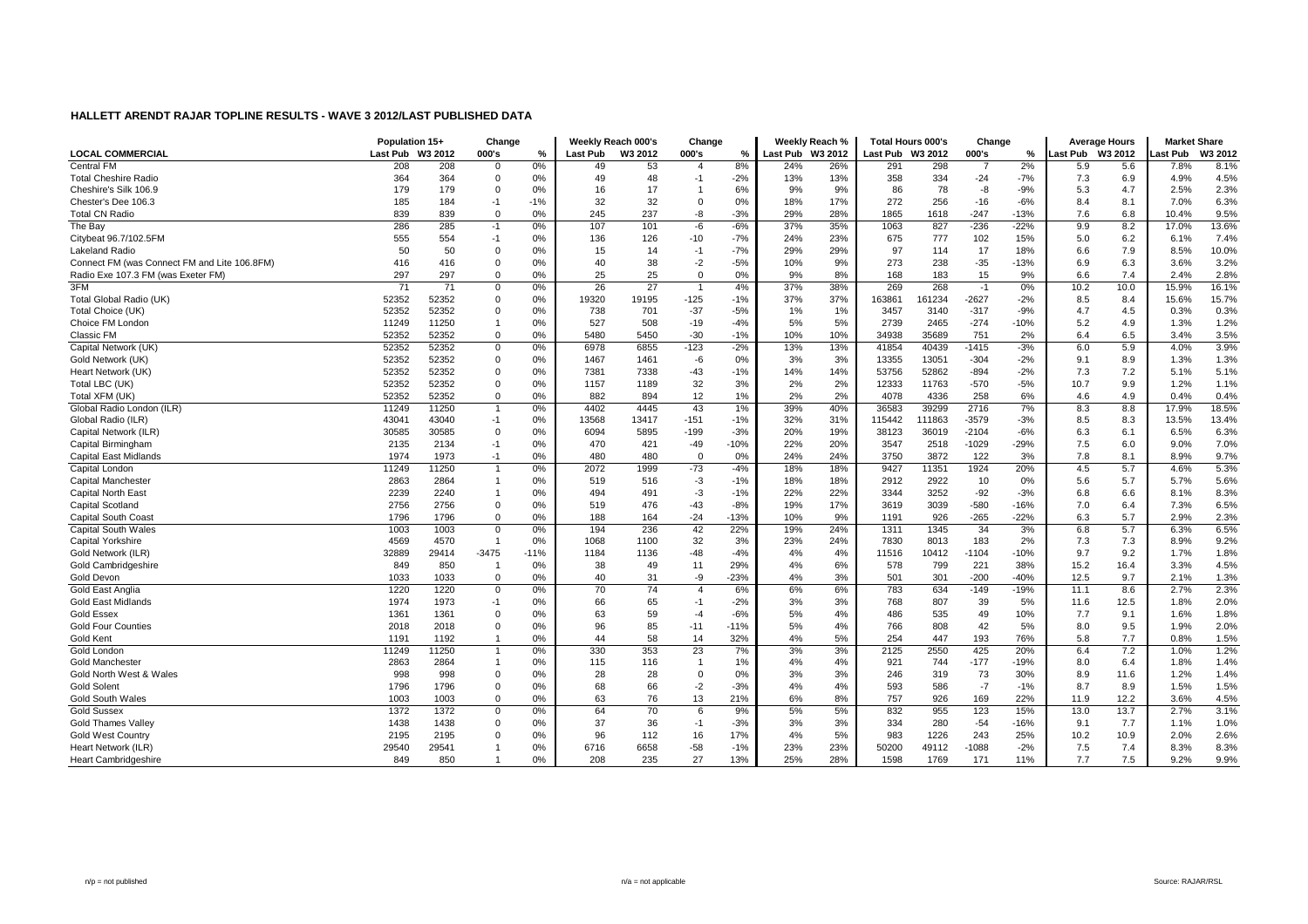|                                          | Population 15+   |       | Change         |       |          | Weekly Reach 000's | Change              |        |                  | Weekly Reach % | Total Hours 000's |       | Change         |        | <b>Average Hours</b> |      | <b>Market Share</b> |         |
|------------------------------------------|------------------|-------|----------------|-------|----------|--------------------|---------------------|--------|------------------|----------------|-------------------|-------|----------------|--------|----------------------|------|---------------------|---------|
| <b>LOCAL COMMERCIAL</b>                  | Last Pub W3 2012 |       | 000's          | %     | Last Pub | W3 2012            | 000's               | %      | Last Pub W3 2012 |                | Last Pub W3 2012  |       | 000's          | ℅      | Last Pub W3 2012     |      | ast Pub             | W3 2012 |
| Heart Cornwall (was 105-107 Atlantic FM) | 459              | 458   | $-1$           | 0%    | 68       | 69                 |                     | 1%     | 15%              | 15%            | 438               | 511   | 73             | 17%    | 6.4                  | 7.4  | 4.0%                | 4.6%    |
| <b>Heart Devon</b>                       | 1033             | 1033  | $\Omega$       | 0%    | 305      | 322                | 17                  | 6%     | 30%              | 31%            | 2360              | 2601  | 241            | 10%    | 7.7                  | 8.1  | 10.1%               | 11.3%   |
| <b>Heart East Anglia</b>                 | 1220             | 1220  | 0              | 0%    | 297      | 305                | 8                   | 3%     | 24%              | 25%            | 1982              | 2301  | 319            | 16%    | 6.7                  | 7.5  | 6.9%                | 8.3%    |
| <b>Heart East Midlands</b>               | 2204             | 2205  |                | 0%    | 110      | 102                | -8                  | $-7%$  | 5%               | 5%             | 371               | 384   | 13             | 4%     | 3.4                  | 3.8  | 0.8%                | 0.9%    |
| <b>Heart Essex</b>                       | 1361             | 1361  | $\Omega$       | 0%    | 414      | 415                | $\overline{1}$      | 0%     | 30%              | 30%            | 3067              | 3262  | 195            | 6%     | 7.4                  | 7.9  | 10.1%               | 10.7%   |
| <b>Heart Four Counties</b>               | 2018             | 2018  | $\mathbf 0$    | 0%    | 581      | 555                | $-26$               | $-4%$  | 29%              | 27%            | 4030              | 4092  | 62             | 2%     | 6.9                  | 7.4  | 9.9%                | 10.4%   |
| <b>Heart Kent</b>                        | 1191             | 1192  |                | 0%    | 368      | 365                | $-3$                | $-1%$  | 31%              | 31%            | 4499              | 3455  | $-1044$        | $-23%$ | 12.2                 | 9.5  | 14.9%               | 11.8%   |
| Heart London                             | 11249            | 11250 |                | 0%    | 1798     | 1826               | 28                  | 2%     | 16%              | 16%            | 10916             | 9351  | $-1565$        | $-14%$ | 6.1                  | 5.1  | 5.3%                | 4.4%    |
| Heart North West and Wales               | 999              | 999   | $\mathbf 0$    | 0%    | 246      | 255                | 9                   | 4%     | 25%              | 26%            | 1759              | 1947  | 188            | 11%    | 7.1                  | 7.6  | 7.6%                | 8.6%    |
| <b>Heart Solent</b>                      | 1796             | 1796  | $\mathbf 0$    | 0%    | 341      | 341                | $\mathbf 0$         | 0%     | 19%              | 19%            | 2856              | 2555  | $-301$         | $-11%$ | 8.4                  | 7.5  | 7.0%                | 6.3%    |
| <b>Heart Sussex</b>                      | 1372             | 1372  | $\mathbf 0$    | 0%    | 365      | 386                | 21                  | 6%     | 27%              | 28%            | 3614              | 3921  | 307            | 8%     | 9.9                  | 10.2 | 11.8%               | 12.6%   |
| <b>Heart Thames Valley</b>               | 1438             | 1438  | $\mathbf 0$    | 0%    | 361      | 388                | 27                  | 7%     | 25%              | 27%            | 2511              | 2689  | 178            | 7%     | 7.0                  | 6.9  | 8.6%                | 9.8%    |
| <b>Heart West Country</b>                | 2195             | 2195  | $\Omega$       | 0%    | 666      | 643                | $-23$               | $-3%$  | 30%              | 29%            | 5679              | 5033  | $-646$         | $-11%$ | 8.5                  | 7.8  | 11.8%               | 10.9%   |
| <b>Heart West Midlands</b>               | 3601             | 3601  | $\Omega$       | 0%    | 755      | 690                | $-65$               | $-9%$  | 21%              | 19%            | 5649              | 4758  | $-891$         | $-16%$ | 7.5                  | 6.9  | 8.4%                | 7.4%    |
| LBC (ILR)                                | 11249            | 11250 |                | 0%    | 929      | 1167               | 238                 | 26%    | 8%               | 10%            | 9419              | 11966 | 2547           | 27%    | 10.1                 | 10.3 | 4.6%                | 5.6%    |
| LBC 97.3                                 | 11249            | 11250 |                | 0%    | 809      | 927                | 118                 | 15%    | 7%               | 8%             | 7809              | 9475  | 1666           | 21%    | 9.6                  | 10.2 | 3.8%                | 4.5%    |
| LBC News 1152                            | 11249            | 11250 |                | 0%    | 355      | 439                | 84                  | 24%    | 3%               | 4%             | 1610              | 2492  | 882            | 55%    | 4.5                  | 5.7  | 0.8%                | 1.2%    |
| XFM (ILR)                                | 14112            | 14112 | $\Omega$       | 0%    | 630      | 620                | $-10$               | $-2%$  | 4%               | 4%             | 2867              | 2956  | 89             | 3%     | 4.6                  | 4.8  | 1.1%                | 1.1%    |
| <b>XFM London</b>                        | 11249            | 11250 |                | 0%    | 417      | 372                | $-45$               | $-11%$ | 4%               | 3%             | 1957              | 1617  | $-340$         | $-17%$ | 4.7                  | 4.3  | 1.0%                | 0.8%    |
| <b>XFM Manchester</b>                    | 2863             | 2864  |                | 0%    | 211      | 228                | 17                  | 8%     | 7%               | 8%             | 1071              | 1226  | 155            | 14%    | 5.1                  | 5.4  | 2.1%                | 2.4%    |
| <b>IOW Radio</b>                         | 121              | 121   | $\mathbf 0$    | 0%    | 36       | 38                 | $\overline{2}$      | 6%     | 30%              | 31%            | 391               | 421   | 30             | 8%     | 10.8                 | 11.2 | 13.4%               | 14.7%   |
| JACKfm Oxfordshire                       | 506              | 506   | $\Omega$       | 0%    | 74       | 68                 | -6                  | $-8%$  | 15%              | 13%            | 533               | 493   | $-40$          | $-8%$  | 7.2                  | 7.3  | 5.1%                | 5.1%    |
| Glide FM 1079 (was Oxford's FM107.9)     | 494              | 494   | $\mathbf 0$    | 0%    | 16       | 18                 | $\overline{2}$      | 13%    | 3%               | 4%             | 41                | 68    | 27             | 66%    | 2.6                  | 3.8  | 0.4%                | 0.7%    |
| 106 JACKfm (Oxford)                      | 506              | 506   | $\Omega$       | 0%    | 65       | 55                 | $-10$               | $-15%$ | 13%              | 11%            | 492               | 425   | $-67$          | $-14%$ | 7.6                  | 7.7  | 4.7%                | 4.4%    |
| Kingdom FM                               | 288              | 288   | $\mathbf 0$    | 0%    | 83       | 83                 | $\mathbf 0$         | 0%     | 29%              | 29%            | 713               | 716   | 3              | 0%     | 8.6                  | 8.6  | 12.6%               | 13.1%   |
| kmfm Group                               | 1044             | 1044  | $\mathbf 0$    | 0%    | 157      | 159                | $\overline{2}$      | 1%     | 15%              | 15%            | 1193              | 1255  | 62             | 5%     | 7.6                  | 7.9  | 4.6%                | 4.9%    |
| kmfm East                                | 512              | 511   | $-1$           | 0%    | 100      | 90                 | $-10$               | $-10%$ | 20%              | 18%            | 754               | 667   | $-87$          | $-12%$ | 7.5                  | 7.4  | 6.2%                | 5.6%    |
| kmfm West                                | 532              | 532   | $\mathbf 0$    | 0%    | 57       | 69                 | 12                  | 21%    | 11%              | 13%            | 439               | 588   | 149            | 34%    | 7.7                  | 8.5  | 3.2%                | 4.3%    |
| Lincs FM Group                           | 2393             | 2393  | $\mathbf 0$    | 0%    | 620      | 614                | -6                  | $-1%$  | 26%              | 26%            | 6504              | 5467  | $-1037$        | $-16%$ | 10.5                 | 8.9  | 13.1%               | 11.2%   |
| <b>Lincs FM 102.2</b>                    | 907              | 906   | $-1$           | 0%    | 304      | 315                | 11                  | 4%     | 34%              | 35%            | 3736              | 3257  | $-479$         | $-13%$ | 12.3                 | 10.3 | 18.0%               | 16.2%   |
| Lincs FM Group Yorkshire                 | 1503             | 1503  | $\mathbf 0$    | 0%    | 312      | 315                | 3                   | 1%     | 21%              | 21%            | 2602              | 2516  | $-86$          | $-3%$  | 8.3                  | 8.0  | 8.9%                | 8.6%    |
| Dearne FM                                | 232              | 231   | $-1$           | 0%    | 49       | 48                 | $-1$                | $-2%$  | 21%              | 21%            | 408               | 360   | $-48$          | $-12%$ | 8.3                  | 7.5  | 9.4%                | 8.8%    |
| <b>KCFM 99.8</b>                         | 454              | 453   | $-1$           | 0%    | 86       | 87                 | $\overline{1}$      | 1%     | 19%              | 19%            | 699               | 619   | $-80$          | $-11%$ | 8.1                  | 7.1  | 8.1%                | 7.2%    |
| <b>Ridings FM</b>                        | 299              | 298   | $-1$           | 0%    | 42       | 48                 | 6                   | 14%    | 14%              | 16%            | 282               | 411   | 129            | 46%    | 6.7                  | 8.6  | 4.9%                | 6.6%    |
| Rother FM                                | 207              | 206   | $-1$           | 0%    | 39       | 36                 | $-3$                | $-8%$  | 19%              | 17%            | 303               | 290   | $-13$          | $-4%$  | 7.8                  | 8.1  | 7.9%                | 7.3%    |
| <b>Trax FM</b>                           | 363              | 363   | $\Omega$       | 0%    | 96       | 98                 | $\overline{2}$      | 2%     | 26%              | 27%            | 910               | 836   | $-74$          | $-8%$  | 9.5                  | 8.5  | 12.2%               | 11.6%   |
| The Local Radio Company Group Total      | 1995             | 1996  | $\overline{1}$ | 0%    | 511      | 514                | 3                   | 1%     | 26%              | 26%            | 4407              | 4363  | $-44$          | $-1%$  | 8.6                  | 8.5  | 10.9%               | 10.8%   |
| 2BR                                      | 191              | 190   | -1             | $-1%$ | 60       | 60                 | 0                   | 0%     | 32%              | 31%            | 470               | 444   | $-26$          | $-6%$  | 7.8                  | 7.4  | 14.1%               | 14.1%   |
| Minster FM                               | 312              | 313   |                | 0%    | 70       | 73                 | 3                   | 4%     | 22%              | 23%            | 423               | 430   | $\overline{7}$ | 2%     | 6.0                  | 5.9  | 6.6%                | 6.7%    |
|                                          |                  |       |                |       |          |                    |                     |        |                  |                |                   |       |                |        |                      |      |                     |         |
| Mix 96                                   | 121              | 121   | $\mathbf 0$    | 0%    | 37       | 39                 | $\overline{2}$      | 5%     | 30%              | 33%            | 228               | 265   | 37             | 16%    | 6.2                  | 6.7  | 8.6%                | 9.9%    |
| Spire FM                                 | 115              | 115   | $\mathbf 0$    | 0%    | 40       | 45                 | 5<br>$\overline{7}$ | 13%    | 35%              | 39%            | 407               | 461   | 54             | 13%    | 10.1                 | 10.3 | 15.8%               | 18.0%   |
| Spirit FM                                | 218              | 217   | $-1$           | 0%    | 50       | 57                 |                     | 14%    | 23%              | 26%            | 465               | 559   | 94             | 20%    | 9.2                  | 9.8  | 9.7%                | 10.7%   |
| <b>Star North East</b>                   | 381              | 382   |                | 0%    | 51       | 47                 | $-4$                | $-8%$  | 13%              | 12%            | 438               | 375   | $-63$          | $-14%$ | 8.5                  | 8.0  | 6.1%                | 5.3%    |
| Star NE - North (was Durham FM)          | 213              | 213   | $\mathbf 0$    | 0%    | 23       | 21                 | $-2$                | $-9%$  | 11%              | 10%            | 183               | 139   | $-44$          | $-24%$ | 7.8                  | 6.5  | 4.8%                | 3.7%    |
| Star NE - South (was Alpha 103.2)        | 168              | 168   | $\Omega$       | 0%    | 28       | 26                 | $-2$                | $-7%$  | 17%              | 15%            | 255               | 237   | $-18$          | $-7%$  | 9.1                  | 9.2  | 7.6%                | 7.1%    |
| 97.2 Stray FM                            | 145              | 145   | $\Omega$       | 0%    | 47       | 48                 |                     | 2%     | 33%              | 33%            | 348               | 357   | 9              | 3%     | 7.4                  | 7.5  | 11.7%               | 12.0%   |
| Sun FM                                   | 276              | 276   | $\mathbf 0$    | 0%    | 67       | 57                 | $-10$               | $-15%$ | 24%              | 21%            | 635               | 504   | $-131$         | $-21%$ | 9.4                  | 8.8  | 12.9%               | 10.9%   |
| Wessex FM                                | 118              | 119   |                | 1%    | 47       | 47                 | 0                   | 0%     | 40%              | 39%            | 507               | 531   | 24             | 5%     | 10.8                 | 11.4 | 17.8%               | 18.5%   |
| Yorkshire Coast Radio                    | 118              | 118   | $\Omega$       | 0%    | 40       | 41                 | -1                  | 3%     | 34%              | 35%            | 484               | 436   | $-48$          | $-10%$ | 12.1                 | 10.6 | 18.4%               | 17.0%   |
| Radio Mansfield 103.2                    | 154              | 153   | $-1$           | $-1%$ | 39       | 41                 | $\overline{2}$      | 5%     | 25%              | 27%            | 353               | 373   | 20             | 6%     | 9.0                  | 9.0  | 10.8%               | 10.9%   |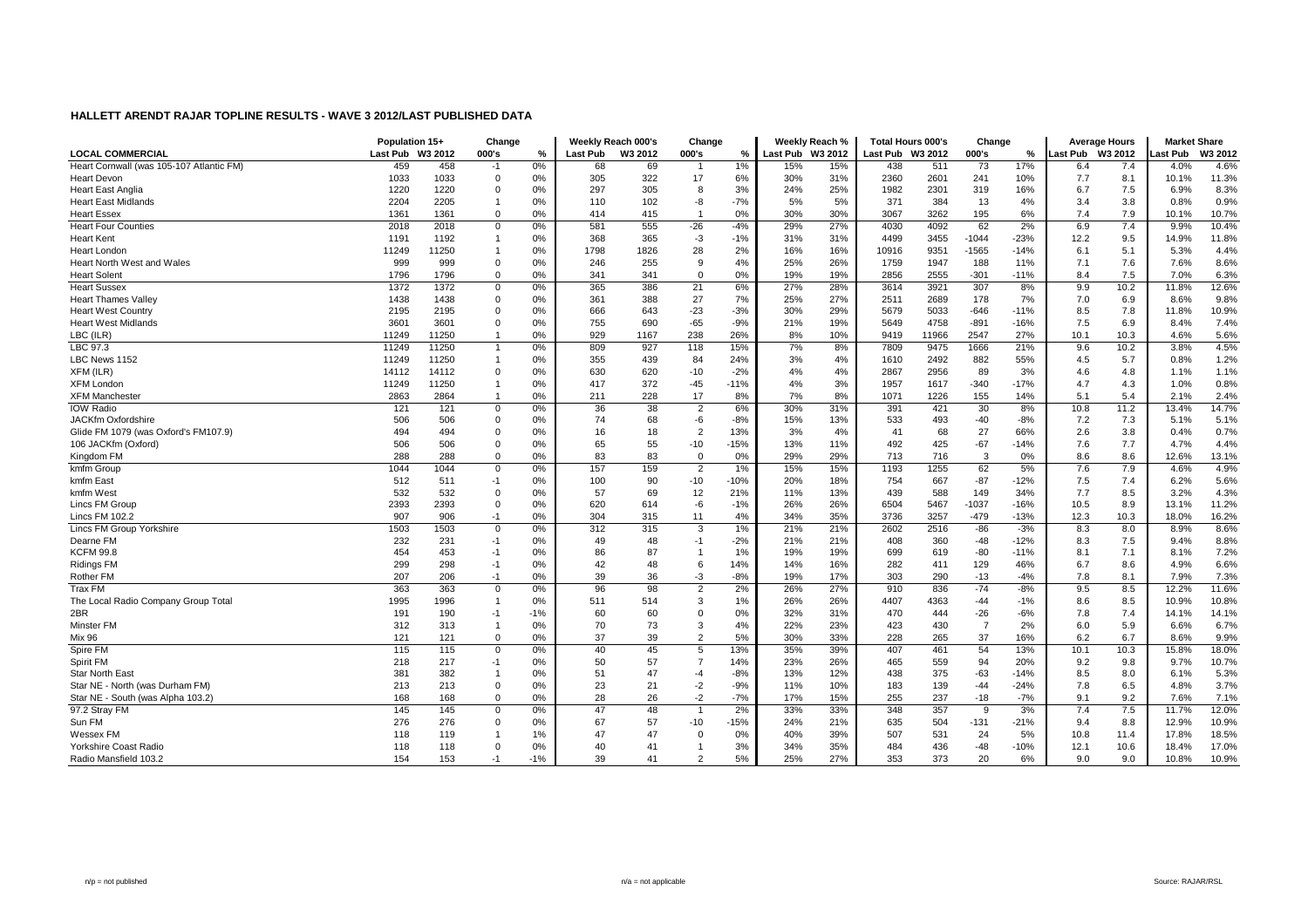|                                                                 | Population 15+   |       | Change         |     |          | Weekly Reach 000's | Change         |        |                  | Weekly Reach % | Total Hours 000's |       | Change         |        | <b>Average Hours</b> |      | <b>Market Share</b> |         |
|-----------------------------------------------------------------|------------------|-------|----------------|-----|----------|--------------------|----------------|--------|------------------|----------------|-------------------|-------|----------------|--------|----------------------|------|---------------------|---------|
| <b>LOCAL COMMERCIAL</b>                                         | Last Pub W3 2012 |       | 000's          | %   | Last Pub | W3 2012            | 000's          | %      | Last Pub W3 2012 |                | Last Pub W3 2012  |       | 000's          | %      | ast Pub W3 2012      |      | ast Pub             | W3 2012 |
| Manx Radio                                                      | 71               | 71    | $\mathbf 0$    | 0%  | 38       | 36                 | $-2$           | $-5%$  | 53%              | 51%            | 467               | 432   | $-35$          | $-7%$  | 12.4                 | 12.0 | 27.6%               | 26.0%   |
| Original 106 (Aberdeen)                                         | 322              | 321   | $-1$           | 0%  | 47       | 44                 | $-3$           | $-6%$  | 15%              | 14%            | 352               | 399   | 47             | 13%    | 7.4                  | 9.1  | 5.2%                | 5.9%    |
| <b>Total Orion Midlands</b>                                     | 6248             | 6248  | $\Omega$       | 0%  | 1207     | 1090               | $-117$         | $-10%$ | 19%              | 17%            | 10240             | 9225  | $-1015$        | $-10%$ | 8.5                  | 8.5  | 8.2%                | 7.8%    |
| Orion Midlands FM                                               | 6248             | 6248  | $\Omega$       | 0%  | 1114     | 978                | $-136$         | $-12%$ | 18%              | 16%            | 8845              | 7878  | $-967$         | $-11%$ | 7.9                  | 8.1  | 7.1%                | 6.6%    |
| Gem 106                                                         | 2358             | 2359  | $\mathbf{1}$   | 0%  | 407      | 392                | $-15$          | $-4%$  | 17%              | 17%            | 3247              | 3108  | $-139$         | $-4%$  | 8.0                  | 7.9  | 6.5%                | 6.4%    |
| Free Radio (West Midlands)                                      | 3981             | 3981  | $\mathbf 0$    | 0%  | 802      | 699                | $-103$         | $-13%$ | 20%              | 18%            | 6994              | 6117  | $-877$         | $-13%$ | 8.7                  | 8.8  | 9.2%                | 8.5%    |
| Free Radio FM (West Midlands)                                   | 3981             | 3981  | $\Omega$       | 0%  | 708      | 587                | $-121$         | $-17%$ | 18%              | 15%            | 5599              | 4770  | $-829$         | $-15%$ | 7.9                  | 8.1  | 7.4%                | 6.6%    |
| Free Radio 80s (West Midlands)                                  | 3521             | 3520  | $-1$           | 0%  | 120      | 126                | 6              | 5%     | 3%               | 4%             | 1395              | 1347  | $-48$          | $-3%$  | 11.6                 | 10.7 | 2.1%                | 2.1%    |
| Free Radio (Birmingham & Black Country)                         | 2493             | 2493  | $\Omega$       | 0%  | 488      | 421                | $-67$          | $-14%$ | 20%              | 17%            | 4474              | 3596  | $-878$         | $-20%$ | 9.2                  | 8.5  | 9.6%                | 8.2%    |
| Free Radio FM (Birmingham & Black Country) (was BRMB and Beacon | 2493             | 2493  | $\mathbf 0$    | 0%  | 419      | 335                | $-84$          | $-20%$ | 17%              | 13%            | 3444              | 2596  | $-848$         | $-25%$ | 8.2                  | 7.7  | 7.4%                | 5.9%    |
| Free Radio 80s (Birmingham & Black Country)                     | 2493             | 2493  | $\Omega$       | 0%  | 89       | 93                 | $\overline{4}$ | 4%     | 4%               | 4%             | 1030              | 1000  | $-30$          | $-3%$  | 11.6                 | 10.8 | 2.2%                | 2.3%    |
| Free Radio (Coventry & Warwickshire)                            | 668              | 668   | $\Omega$       | 0%  | 148      | 126                | $-22$          | $-15%$ | 22%              | 19%            | 1099              | 1076  | $-23$          | $-2%$  | 7.4                  | 8.6  | 8.7%                | 9.0%    |
| Free Radio FM (Coventry & Warwickshire) (was Mercia)            | 668              | 668   | $\Omega$       | 0%  | 129      | 109                | $-20$          | $-16%$ | 19%              | 16%            | 793               | 794   | $\overline{1}$ | 0%     | 6.1                  | 7.3  | 6.3%                | 6.6%    |
| Free Radio 80s (Coventry & Warwickshire)                        | 668              | 668   | $\Omega$       | 0%  | 21       | 21                 | $\Omega$       | 0%     | 3%               | 3%             | 306               | 282   | $-24$          | $-8%$  | 14.8                 | 13.4 | 2.4%                | 2.4%    |
| Free Radio FM (Herefordshire & Worcestershire) (was Wyvern)     | 460              | 460   | $\Omega$       | 0%  | 92       | 82                 | $-10$          | $-11%$ | 20%              | 18%            | 834               | 771   | $-63$          | $-8%$  | 9.0                  | 9.4  | 9.1%                | 8.5%    |
| Free Radio (Shropshire)                                         | 360              | 359   | $-1$           | 0%  | 88       | 88                 | $\mathbf 0$    | 0%     | 24%              | 24%            | 741               | 858   | 117            | 16%    | 8.4                  | 9.8  | 9.5%                | 11.6%   |
| Free Radio FM (Shropshire) (was Beacon)                         | 360              | 359   | $-1$           | 0%  | 82       | 78                 | $-4$           | $-5%$  | 23%              | 22%            | 682               | 793   | 111            | 16%    | 8.3                  | 10.1 | 8.7%                | 10.7%   |
| Free Radio 80s (Shropshire)                                     | 360              | 359   | $-1$           | 0%  | 10       | 12                 | $\overline{2}$ | 20%    | 3%               | 3%             | 59                | 65    | 6              | 10%    | 5.7                  | 5.4  | 0.8%                | 0.9%    |
| Palm FM                                                         | 226              | 226   | $\Omega$       | 0%  | 37       | 34                 | $-3$           | $-8%$  | 16%              | 15%            | 275               | 271   | $-4$           | $-1%$  | 7.4                  | 8.0  | 5.1%                | 5.0%    |
| Premier Christian Radio                                         | 11249            | 11250 | $\overline{1}$ | 0%  | 172      | 164                | -8             | $-5%$  | 2%               | 1%             | 1881              | 1568  | $-313$         | $-17%$ | 10.9                 | 9.6  | 0.9%                | 0.7%    |
| Q Radio Network                                                 | 580              | 580   | $\Omega$       | 0%  | 117      | 115                | $-2$           | $-2%$  | 20%              | 20%            | 704               | 693   | $-11$          | $-2%$  | 6.0                  | 6.0  | 6.7%                | 6.5%    |
| Q100.5 (Was Five FM)                                            | 84               | 84    | $\Omega$       | 0%  | 17       | 15                 | $-2$           | $-12%$ | 20%              | 18%            | 130               | 103   | $-27$          | $-21%$ | 7.8                  | 6.8  | 8.2%                | 6.6%    |
| Q102.9FM/Q97.2FM/Q101.2FM                                       | 298              | 299   |                | 0%  | 76       | 80                 | $\overline{4}$ | 5%     | 26%              | 27%            | 446               | 478   | 32             | 7%     | 5.9                  | 6.0  | 8.9%                | 9.5%    |
| Q106 (was Six FM)                                               | 95               | 95    | $\Omega$       | 0%  | 11       | 8                  | $-3$           | $-27%$ | 11%              | 9%             | 85                | 73    | $-12$          | $-14%$ | 7.8                  | 8.6  | 4.7%                | 3.9%    |
| Q107 (was Seven FM)                                             | 148              | 148   | $\mathbf 0$    | 0%  | 14       | 11                 | $-3$           | $-21%$ | 9%               | 7%             | 43                | 40    | $-3$           | $-7%$  | 3.2                  | 3.6  | 1.4%                | 1.3%    |
| Reading 107 FM                                                  | 238              | 238   | $\Omega$       | 0%  | 22       | 22                 | $^{\circ}$     | 0%     | 9%               | 9%             | 104               | 106   | $\overline{2}$ | 2%     | 4.6                  | 4.9  | 2.6%                | 2.5%    |
| Total Real and Smooth Ltd.                                      | 52352            | 52352 | $\Omega$       | 0%  | 5475     | 5805               | 330            | 6%     | 10%              | 11%            | 46499             | 51082 | 4583           | 10%    | 8.5                  | 8.8  | 4.4%                | 5.0%    |
| Real and Smooth Ltd. North West Total                           | 5306             | 5306  | $\Omega$       | 0%  | 1306     | 1319               | 13             | 1%     | 25%              | 25%            | 11562             | 11879 | 317            | 3%     | 8.9                  | 9.0  | 11.0%               | 11.7%   |
| Real and Smooth Ltd. North West Regional                        | 5268             | 5267  | $-1$           | 0%  | 1216     | 1237               | 21             | 2%     | 23%              | 23%            | 10395             | 10423 | 28             | 0%     | 8.5                  | 8.4  | 10.0%               | 10.3%   |
| Real and Smooth Ltd. North East                                 | 2263             | 2264  |                | 0%  | 586      | 595                | 9              | 2%     | 26%              | 26%            | 5331              | 4880  | $-451$         | $-8%$  | 9.1                  | 8.2  | 12.8%               | 12.3%   |
| Real and Smooth Ltd. Scotland                                   | 2919             | 2918  | $-1$           | 0%  | 836      | 750                | $-86$          | $-10%$ | 29%              | 26%            | 8589              | 7546  | $-1043$        | $-12%$ | 10.3                 | 10.1 | 16.4%               | 15.3%   |
| <b>Total Real Radio UK</b>                                      | 52352            | 52352 | $\Omega$       | 0%  | 2581     | 2499               | $-82$          | $-3%$  | 5%               | 5%             | 20994             | 21696 | 702            | 3%     | 8.1                  | 8.7  | 2.0%                | 2.1%    |
| <b>Total Real Radio ILR Network</b>                             | 15608            | 15607 | $-1$           | 0%  | 2344     | 2281               | $-63$          | $-3%$  | 15%              | 15%            | 19752             | 20616 | 864            | 4%     | 8.4                  | 9.0  | 6.6%                | 7.0%    |
| Real Radio Brand UK                                             | 52352            | 52352 | $\Omega$       | 0%  | 2422     | 2340               | $-82$          | $-3%$  | 5%               | 4%             | 19424             | 19978 | 554            | 3%     | 8.0                  | 8.5  | 1.8%                | 1.9%    |
| Real Radio Brand ILR Network                                    | 15570            | 15569 | $-1$           | 0%  | 2184     | 2122               | $-62$          | $-3%$  | 14%              | 14%            | 18182             | 18898 | 716            | 4%     | 8.3                  | 8.9  | 6.1%                | 6.5%    |
| Real Radio North East - (was Century Radio)                     | 2263             | 2264  |                | 0%  | 265      | 252                | $-13$          | $-5%$  | 12%              | 11%            | 2001              | 1694  | $-307$         | $-15%$ | 7.6                  | 6.7  | 4.8%                | 4.3%    |
| <b>Total Real Radio North West</b>                              | 5306             | 5306  | $\Omega$       | 0%  | 565      | 564                | $-1$           | 0%     | 11%              | 11%            | 4303              | 4722  | 419            | 10%    | 7.6                  | 8.4  | 4.1%                | 4.6%    |
| Real Radio North West - (was Century Radio)                     | 5268             | 5267  | $-1$           | 0%  | 446      | 442                | $-4$           | $-1%$  | 8%               | 8%             | 3136              | 3266  | 130            | 4%     | 7.0                  | 7.4  | 3.0%                | 3.2%    |
| 106.1 Real XS Manchester (was 106.1 Rock Radio)                 | 2863             | 2864  | $\overline{1}$ | 0%  | 160      | 168                | 8              | 5%     | 6%               | 6%             | 1167              | 1456  | 289            | 25%    | 7.3                  | 8.7  | 2.3%                | 2.8%    |
| <b>Total Real Radio Scotland</b>                                | 2732             | 2732  | $\mathbf 0$    | 0%  | 640      | 582                | $-58$          | $-9%$  | 23%              | 21%            | 6113              | 5331  | $-782$         | $-13%$ | 9.5                  | 9.2  | 12.4%               | 11.6%   |
| <b>Real Radio Scotland</b>                                      | 2732             | 2732  | $\mathbf 0$    | 0%  | 599      | 545                | $-54$          | $-9%$  | 22%              | 20%            | 5710              | 5069  | $-641$         | $-11%$ | 9.5                  | 9.3  | 11.6%               | 11.0%   |
| 96.3 Real XS Glasgow (was 96.3 Rock Radio)                      | 822              | 822   | $\Omega$       | 0%  | 74       | 63                 | $-11$          | $-15%$ | 9%               | 8%             | 403               | 262   | $-141$         | $-35%$ | 5.4                  | 4.2  | 2.8%                | 1.9%    |
| <b>Real Radio Wales</b>                                         | 2533             | 2533  | $\Omega$       | 0%  | 497      | 496                | $-1$           | 0%     | 20%              | 20%            | 4473              | 4703  | 230            | 5%     | 9.0                  | 9.5  | 8.0%                | 8.5%    |
| Real Radio Wales (North)                                        | 689              | 689   | $\Omega$       | 0%  | 73       | 61                 | $-12$          | $-16%$ | 11%              | 9%             | 618               | 585   | $-33$          | $-5%$  | 8.5                  | 9.6  | 3.9%                | 3.8%    |
| Real Radio Wales (South)                                        | 1844             | 1844  | $\mathbf 0$    | 0%  | 425      | 436                | 11             | 3%     | 23%              | 24%            | 3855              | 4118  | 263            | 7%     | 9.1                  | 9.5  | 9.6%                | 10.3%   |
| Real Radio Yorkshire                                            | 2905             | 2904  | $-1$           | 0%  | 388      | 396                | 8              | 2%     | 13%              | 14%            | 2970              | 4302  | 1332           | 45%    | 7.7                  | 10.9 | 5.7%                | 8.0%    |
| <b>Total Smooth Radio UK</b>                                    | n/p              | 52352 | n/a            | n/a | n/p      | 3723               | n/a            | n/a    | n/p              | 7%             | n/p               | 29387 | n/a            | n/a    | n/p                  | 7.9  | n/p                 | 2.9%    |
| Smooth 70s                                                      | n/p              | 52352 | n/a            | n/a | n/p      | 749                | n/a            | n/a    | n/p              | 1%             | n/p               | 4849  | n/a            | n/a    | n/p                  | 6.5  | n/p                 | 0.5%    |
| Smooth Radio Brand UK                                           | 52352            | 52352 | $\Omega$       | 0%  | 3260     | 3190               | $-70$          | $-2%$  | 6%               | 6%             | 25505             | 24538 | $-967$         | $-4%$  | 7.8                  | 7.7  | 2.4%                | 2.4%    |
| Smooth Radio Brand ILR Network                                  | 26432            | 26431 | $-1$           | 0%  | 2751     | 2671               | $-80$          | $-3%$  | 10%              | 10%            | 22316             | 21403 | $-913$         | $-4%$  | 8.1                  | 8.0  | 4.4%                | 4.4%    |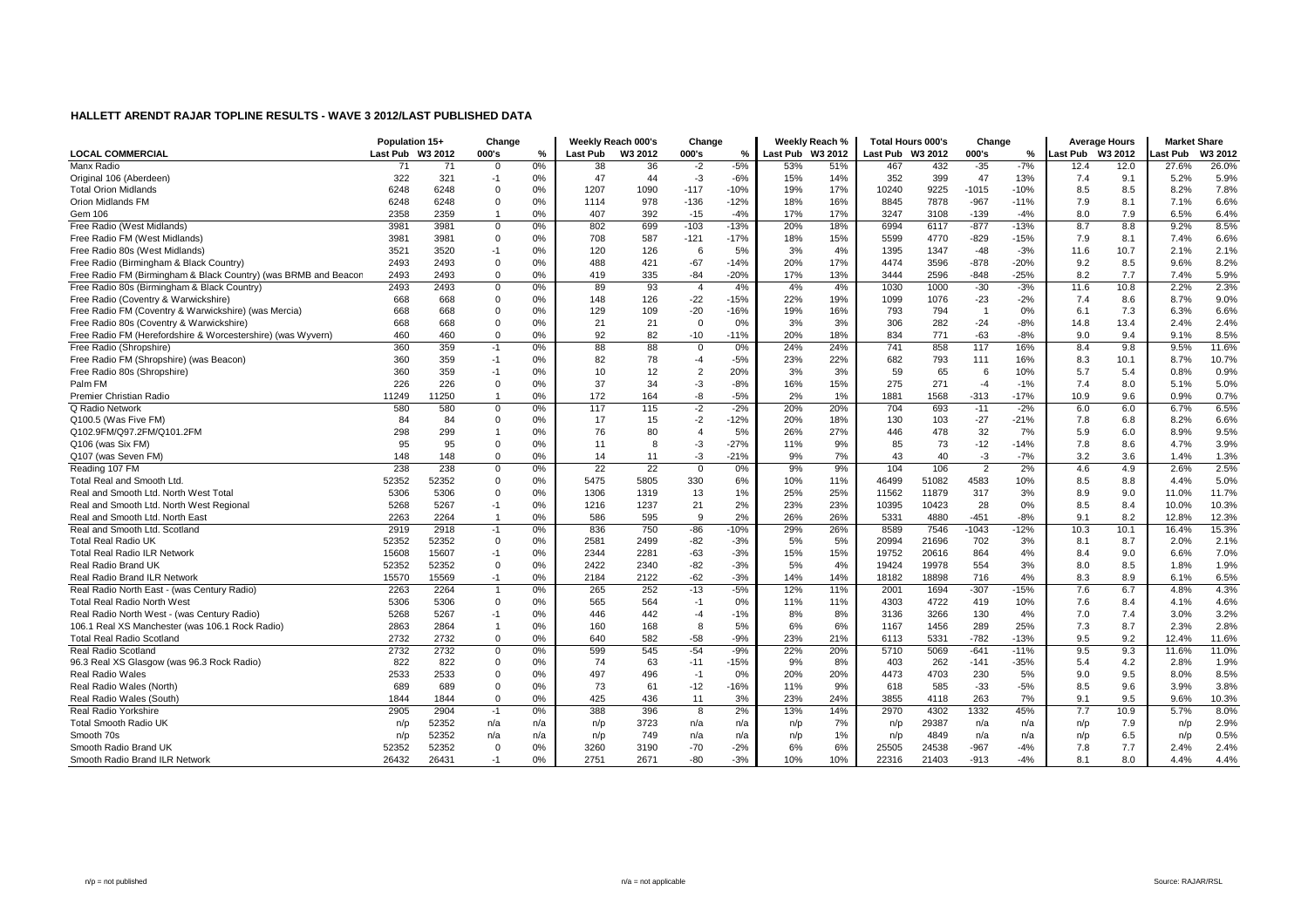|                                                      | Population 15+  |         | Change       |        |                 | Weekly Reach 000's | Change         |        |                  | Weekly Reach % |                  | Total Hours 000's | Change   |        |                 | <b>Average Hours</b> | <b>Market Share</b> |         |
|------------------------------------------------------|-----------------|---------|--------------|--------|-----------------|--------------------|----------------|--------|------------------|----------------|------------------|-------------------|----------|--------|-----------------|----------------------|---------------------|---------|
| <b>LOCAL COMMERCIAL</b>                              | Last Pub        | W3 2012 | 000's        | $\%$   | <b>Last Pub</b> | W3 2012            | 000's          | %      | Last Pub W3 2012 |                | Last Pub W3 2012 |                   | 000's    | %      | <b>Last Pub</b> | W3 2012              | ast Pub             | W3 2012 |
| Smooth Radio Midlands                                | 5752            | 5751    | -1           | 0%     | 677             | 667                | $-10$          | $-1%$  | 12%              | 12%            | 7083             | 6551              | $-532$   | $-8%$  | 10.5            | 9.8                  | 6.3%                | 6.1%    |
| Smooth Radio East Midlands                           | 2192            | 2191    | $-1$         | 0%     | 303             | 295                | -8             | $-3%$  | 14%              | 13%            | 2976             | 2566              | $-410$   | $-14%$ | 9.8             | 8.7                  | 6.4%                | 5.8%    |
| Smooth Radio West Midlands                           | 3601            | 3601    | 0            | 0%     | 378             | 376                | $-2$           | $-1%$  | 11%              | 10%            | 4124             | 4007              | $-117$   | $-3%$  | 10.9            | 10.7                 | 6.2%                | 6.3%    |
| Smooth Radio Glasgow                                 | 1900            | 1901    |              | 0%     | 300             | 265                | $-35$          | $-12%$ | 16%              | 14%            | 2476             | 2215              | $-261$   | $-11%$ | 8.3             | 8.4                  | 7.2%                | 6.7%    |
| Smooth Radio London                                  | 11249           | 11250   |              | 0%     | 385             | 431                | 46             | 12%    | 3%               | 4%             | 1449             | 2991              | 1542     | 106%   | 3.8             | 6.9                  | 0.7%                | 1.4%    |
| Smooth Radio North East                              | 2263            | 2264    |              | 0%     | 390             | 410                | 20             | 5%     | 17%              | 18%            | 3330             | 3186              | $-144$   | $-4%$  | 8.5             | 7.8                  | 8.0%                | 8.1%    |
| Smooth Radio North West                              | 5268            | 5267    | $-1$         | 0%     | 886             | 907                | 21             | 2%     | 17%              | 17%            | 7259             | 7157              | $-102$   | $-1%$  | 8.2             | 7.9                  | 7.0%                | 7.1%    |
| 96.2 The Revolution                                  | 518             | 519     | $\mathbf 1$  | 0%     | 40              | 41                 | -1             | 3%     | 8%               | 8%             | 251              | 287               | 36       | 14%    | 6.2             | 7.0                  | 2.6%                | 2.8%    |
| Southend & Chelmsford Radio                          | 488             | 489     | -1           | 0%     | 64              | 58                 | -6             | $-9%$  | 13%              | 12%            | 357              | 318               | $-39$    | $-11%$ | 5.6             | 5.5                  | 3.2%                | 2.8%    |
| 107.5 Sovereign Radio                                | 153             | 153     | $\Omega$     | 0%     | 26              | 27                 | $\overline{1}$ | 4%     | 17%              | 17%            | 142              | 158               | 16       | 11%    | 5.4             | 5.9                  | 4.0%                | 4.4%    |
| Sunrise Group Nationa                                | 52352           | 52352   | $\mathbf 0$  | 0%     | 541             | 505                | $-36$          | $-7%$  | 1%               | 1%             | 4247             | 3988              | $-259$   | $-6%$  | 7.8             | 7.9                  | 0.4%                | 0.4%    |
| Sunrise Radio National                               | 52352           | 52352   | $\mathbf 0$  | 0%     | 447             | 403                | $-44$          | $-10%$ | 1%               | 1%             | 3185             | 2951              | $-234$   | $-7%$  | 7.1             | 7.3                  | 0.3%                | 0.3%    |
| Sunrise Group London                                 | 11249           | 11249   | 0            | 0%     | 367             | 361                | -6             | $-2%$  | 3%               | 3%             | 3366             | 3256              | $-110$   | $-3%$  | 9.2             | 9.0                  | 1.6%                | 1.6%    |
| Buzz Asia 963 & 972AM                                | 11249           | 11249   | $\Omega$     | 0%     | 117             | 88                 | $-29$          | $-25%$ | 1%               | 1%             | 564              | 349               | $-215$   | $-38%$ | 4.8             | 4.0                  | 0.3%                | 0.2%    |
| Kismat Radio 1035 (Greater London)                   | 11249           | 11250   |              | 0%     | 92              | 81                 | $-11$          | $-12%$ | 1%               | 1%             | 516              | 389               | $-127$   | $-25%$ | 5.6             | 4.8                  | 0.3%                | 0.2%    |
| Sunrise Radio (Greater London)                       | 11249           | 11250   |              | 0%     | 286             | 282                | $-4$           | $-1%$  | 3%               | 3%             | 2287             | 2308              | 21       | $1\%$  | 8.0             | 8.2                  | 1.1%                | 1.1%    |
| Time FM 106.6                                        | 298             | 298     | $\Omega$     | 0%     | 21              | 24                 | 3              | 14%    | 7%               | 8%             | 93               | 89                | $-4$     | $-4%$  | 4.4             | 3.6                  | 1.7%                | 1.6%    |
| <b>Tindle Radio Group</b>                            | 1395            | 1161    | $-234$       | $-17%$ | 370             | 322                | -48            | $-13%$ | 27%              | 28%            | 3567             | 3054              | $-513$   | $-14%$ | 9.6             | 9.5                  | 11.3%               | 11.7%   |
| <b>Tindle Radio Anglia</b>                           | 1025            | 1025    | $\mathbf 0$  | 0%     | 240             | 244                | $\overline{4}$ | 2%     | 23%              | 24%            | 2266             | 2154              | $-112$   | $-5%$  | 9.4             | 8.8                  | 9.6%                | 9.2%    |
| THE BEACH                                            | 188             | 188     | $\Omega$     | 0%     | 54              | 60                 | 6              | 11%    | 28%              | 32%            | 580              | 561               | $-19$    | $-3%$  | 10.8            | 9.4                  | 14.6%               | 15.0%   |
| Dream 100                                            | 144             | 144     | $\Omega$     | 0%     | 48              | 46                 | $-2$           | $-4%$  | 33%              | 32%            | 537              | 509               | $-28$    | $-5%$  | 11.3            | 11.0                 | 15.1%               | 14.6%   |
| North Norfolk Radio                                  | 92              | 93      | $\mathbf{1}$ | 1%     | 23              | 20                 | $-3$           | $-13%$ | 25%              | 22%            | 266              | 200               | $-66$    | $-25%$ | 11.4            | 9.9                  | 11.0%               | 8.4%    |
| Norwich 99.9fm                                       | 338             | 338     | $\Omega$     | 0%     | 57              | 54                 | $-3$           | $-5%$  | 17%              | 16%            | 414              | 359               | $-55$    | $-13%$ | 7.3             | 6.6                  | 5.3%                | 4.6%    |
| Town 102 FM                                          | 283             | 283     | 0            | 0%     | 59              | 64                 | 5              | 8%     | 21%              | 23%            | 469              | 525               | 56       | 12%    | 7.9             | 8.2                  | 7.4%                | 8.2%    |
| Channel 103 FM                                       | 82              | 82      | $\mathbf 0$  | 0%     | 46              | 47                 | -1             | 2%     | 57%              | 58%            | 512              | 529               | 17       | 3%     | 11.0            | 11.2                 | 32.0%               | 32.1%   |
| Island FM 104.7                                      | 55              | 54      | $-1$         | $-2%$  | 30              | 30                 | 0              | 0%     | 55%              | 56%            | 367              | 372               | 5        | 1%     | 12.3            | 12.3                 | 33.5%               | 34.8%   |
| <b>Total Quidem</b>                                  | 1306            | 1306    | $\Omega$     | 0%     | 163             | 156                | $-7$           | $-4%$  | 12%              | 12%            | 1273             | 1261              | $-12$    | $-1%$  | 7.8             | 8.1                  | 5.0%                | 5.1%    |
| Oak FM                                               | 315             | 315     | $\Omega$     | 0%     | 26              | 26                 | $\Omega$       | 0%     | 8%               | 8%             | 161              | 160               | $-1$     | $-1%$  | 6.2             | 6.2                  | 2.5%                | 2.6%    |
| <b>Total Touch Radio Network</b>                     | 991             | 991     | $\Omega$     | 0%     | 137             | 130                | $-7$           | $-5%$  | 14%              | 13%            | 1112             | 1101              | $-11$    | $-1%$  | 8.1             | 8.5                  | 5.8%                | 5.9%    |
| 107.6 Banbury Sound                                  | 83              | 83      | $\Omega$     | 0%     | 16              | 15                 | $-1$           | $-6%$  | 19%              | 18%            | 144              | 113               | $-31$    | $-22%$ | 9.0             | 7.5                  | 8.9%                | 7.0%    |
| Rugby FM                                             | $\overline{72}$ | 72      | $\Omega$     | 0%     | 25              | 24                 | $-1$           | $-4%$  | 35%              | 33%            | 203              | 187               | $-16$    | $-8%$  | 8.0             | 7.8                  | 13.0%               | 12.1%   |
| <b>Touchradio Staffs</b>                             | 250             | 250     | $\mathbf 0$  | 0%     | 26              | 27                 | $\mathbf{1}$   | 4%     | 10%              | 11%            | 217              | 226               | 9        | 4%     | 8.5             | 8.3                  | 4.2%                | 4.4%    |
| 96.2FM Touchradio - Coventry                         | 292             | 293     |              | 0%     | 19              | 20                 | -1             | 5%     | 6%               | 7%             | 107              | 115               | 8        | 7%     | 5.7             | 5.8                  | 2.3%                | 2.5%    |
| 102FM Touchradio - Warks, Worcs, Cotswolds           | 293             | 293     | $\mathbf 0$  | 0%     | 51              | 44                 | $-7$           | $-14%$ | 17%              | 15%            | 441              | 460               | 19       | 4%     | 8.7             | 10.4                 | 7.3%                | 7.9%    |
| Town and Country Broadcasting (South and West Wales) | 1689            | 1689    | $\Omega$     | 0%     | 291             | 282                | -9             | $-3%$  | 17%              | 17%            | 2563             | 2446              | $-117$   | $-5%$  | 8.8             | 8.7                  | 6.8%                | 6.7%    |
| 106.3 Bridge FM                                      | 123             | 123     | $\mathbf 0$  | 0%     | 37              | 33                 | $-4$           | $-11%$ | 31%              | 27%            | 284              | 301               | 17       | 6%     | 7.6             | 9.1                  | 10.2%               | 11.4%   |
| Radio Carmarthenshire and Scarlet FM                 | 128             | 128     | $\Omega$     | 0%     | 40              | 42                 | $\overline{2}$ | 5%     | 31%              | 33%            | 392              | 373               | $-19$    | $-5%$  | 9.8             | 8.9                  | 13.0%               | 12.5%   |
| Radio Ceredigion                                     | 82              | 81      | $-1$         | $-1%$  | 11              | 13                 | $\overline{2}$ | 18%    | 14%              | 16%            | 58               | 64                | 6        | 10%    | 5.1             | 5.0                  | 3.3%                | 3.5%    |
| Nation 80s (was 102.1 Bay Radio)                     | 459             | 459     | $\Omega$     | 0%     | 40              | 39                 | $-1$           | $-3%$  | 9%               | 8%             | 233              | 233               | $\Omega$ | 0%     | 5.9             | 6.0                  | 2.3%                | 2.3%    |
| Nation Radio                                         | 1429            | 1428    | $-1$         | 0%     | 138             | 138                | $\mathbf 0$    | 0%     | 10%              | 10%            | 1135             | 895               | $-240$   | $-21%$ | 8.2             | 6.5                  | 3.8%                | 3.1%    |
| 102.5 Radio Pembrokeshire                            | 95              | 95      | $\mathbf 0$  | 0%     | 48              | 48                 | $\mathbf 0$    | 0%     | 50%              | 50%            | 530              | 558               | 28       | 5%     | 11.1            | 11.7                 | 20.6%               | 21.3%   |
| <b>Total UKRD</b>                                    | 1618            | 1618    | $\Omega$     | 0%     | 402             | 421                | 19             | 5%     | 25%              | 26%            | 4349             | 3701              | $-648$   | $-15%$ | 10.8            | 8.8                  | 12.0%               | 10.5%   |
| 107 The Bee                                          | 181             | 182     |              | 1%     | 24              | 29                 | 5              | 21%    | 13%              | 16%            | 244              | 282               | 38       | 16%    | 10.1            | 9.9                  | 8.3%                | 9.3%    |
| Pirate FM                                            | 483             | 483     | $\Omega$     | 0%     | 167             | 163                | $-4$           | $-2%$  | 34%              | 34%            | 1540             | 1509              | $-31$    | $-2%$  | 9.2             | 9.3                  | 13.4%               | 13.0%   |
| <b>Total Eagle</b>                                   | 526             | 526     | $\Omega$     | 0%     | 154             | 148                | -6             | $-4%$  | 29%              | 28%            | 1927             | 1346              | $-581$   | $-30%$ | 12.5            | 9.1                  | 15.7%               | 12.5%   |
| 96.4 Eagle Radio                                     | 526             | 526     | 0            | 0%     | 150             | 145                | -5             | $-3%$  | 29%              | 28%            | 1731             | 1306              | $-425$   | $-25%$ | 11.5            | 9.0                  | 14.1%               | 12.1%   |
| Eagle Extra (formerly County Sound 1566MW)           | 526             | 526     | $\Omega$     | 0%     | 13              | 10                 | $-3$           | $-23%$ | 3%               | 2%             | 196              | 40                | $-156$   | $-80%$ | 14.7            | 3.8                  | 1.6%                | 0.4%    |
| <b>Total UKRD East</b>                               | 427             | 427     | $\Omega$     | 0%     | 67              | 80                 | 13             | 19%    | 16%              | 19%            | 554              | 642               | 88       | 16%    | 8.3             | 8.0                  | 6.1%                | 7.0%    |
| <b>KL.FM 96.7</b>                                    | 149             | 150     |              | 1%     | 42              | 48                 | 6              | 14%    | 28%              | 32%            | 363              | 411               | 48       | 13%    | 8.5             | 8.6                  | 11.8%               | 13.0%   |
| Star Radio in Cambridge                              | 277             | 277     | $\Omega$     | 0%     | 26              | 26                 | $\Omega$       | 0%     | 9%               | 9%             | 159              | 212               | 53       | 33%    | 6.1             | 8.1                  | 2.8%                | 3.4%    |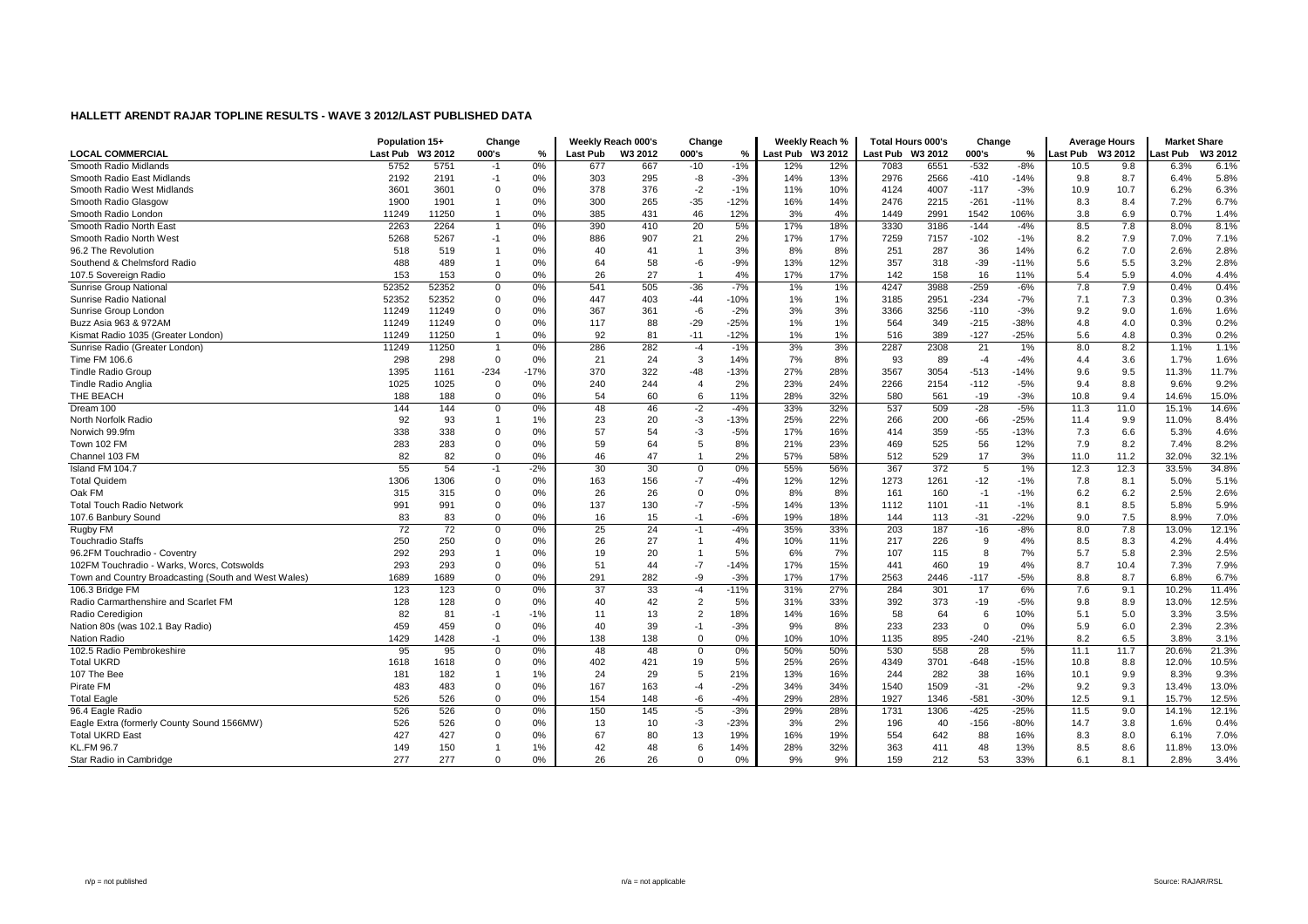|                                      | Population 15+ |         | Change |       |                 | Weekly Reach 000's | Change |        |                 | Weekly Reach % |          | <b>Total Hours 000's</b> | Change |        |                  | <b>Average Hours</b> | <b>Market Share</b> |         |
|--------------------------------------|----------------|---------|--------|-------|-----------------|--------------------|--------|--------|-----------------|----------------|----------|--------------------------|--------|--------|------------------|----------------------|---------------------|---------|
| <b>LOCAL COMMERCIAL</b>              | Last Pub       | W3 2012 | 000's  | %     | <b>Last Pub</b> | W3 2012            | 000's  |        | <b>Last Pub</b> | W3 2012        | Last Pub | W3 2012                  | 000's  | %      | Last Pub W3 2012 |                      | <b>Last Pub</b>     | W3 2012 |
| UTV Radio (inc. talkSPORT)           | 52352          | 52352   |        | 0%    | 4302            | 4225               | $-77$  | $-2%$  | 8%              | 8%             | 32348    | 31561                    | $-787$ | $-2%$  | 7.5              | 7.5                  | 3.1%                | 3.1%    |
| UTV Radio (excl. talkSPORT)          | 6170           | 6169    |        | 0%    | 1375            | 1385               | 10     | 1%     | 22%             | 22%            | 12771    | 12116                    | $-655$ | $-5%$  | 9.3              | 8.8                  | 10.1%               | 10.0%   |
| 107.6 Juice FM                       | 1033           | 1033    |        | 0%    | 209             | 221                | 12     | 6%     | 20%             | 21%            | 2186     | 1692                     | $-494$ | $-23%$ | 10.4             | 7.7                  | 8.7%                | 7.4%    |
| Peak 107 FM                          | 419            | 418     |        | 0%    | 94              | 99                 |        | 5%     | 22%             | 24%            | 853      | 865                      | 12     |        | 9.1              | 8.8                  | 10.5%               | 11.0%   |
| The Pulse/Pulse 2                    | 866            | 866     |        | 0%    | 156             | 166                | 10     | 6%     | 18%             | 19%            | 941      | 1032                     | 91     | 10%    | 6.0              | 6.2                  | 6.1%                | 7.0%    |
| The Pulse                            | 866            | 866     |        | $0\%$ | 137             | 143                | 6      | 4%     | 16%             | 16%            | 797      | 874                      | 77     | 10%    | 5.8              | 6.1                  | 5.2%                | 6.0%    |
| Pulse <sub>2</sub>                   | 866            | 866     |        | $0\%$ | 45              | 57                 | 12     | 27%    | 5%              | 7%             | 143      | 158                      | 15     | 10%    | 3.2              | 2.8                  | 0.9%                | 1.1%    |
| Signal One & Signal Two              | 774            | 774     |        | 0%    | 299             | 287                | $-12$  | $-4%$  | 39%             | 37%            | 3452     | 3726                     | 274    | 8%     | 11.5             | 13.0                 | 19.6%               | 22.4%   |
| Signal One                           | 774            | 774     |        | 0%    | 275             | 258                | $-17$  | $-6%$  | 35%             | 33%            | 2742     | 3025                     | 283    | 10%    | 10.0             | 11.7                 | 15.6%               | 18.2%   |
| Signal Two                           | 774            | 774     |        | 0%    | 57              | 69                 | 12     | 21%    | 7%              | 9%             | 710      | 700                      | $-10$  | $-1%$  | 12.4             | 10.1                 | 4.0%                | 4.2%    |
| Total Swansea Sound/96.4 FM The Wave | 459            | 459     |        | $0\%$ | 166             | 168                | 2      | 1%     | 36%             | 37%            | 1593     | 1587                     | -6     | 0%     | 9.6              | 9.5                  | 15.4%               | 15.3%   |
| 96.4 FM The Wave                     | 459            | 459     |        | 0%    | 129             | 130                |        | 1%     | 28%             | 28%            | 1120     | 1060                     | -60    | $-5%$  | 8.7              | 8.1                  | 10.8%               | 10.2%   |
| Swansea Sound - 1170 MW              | 459            | 459     |        | 0%    | 57              | 58                 |        | 2%     | 12%             | 13%            | 473      | 527                      | 54     | 11%    | 8.3              | 9.1                  | 4.6%                | 5.1%    |
| U105                                 | 872            | 872     |        | 0%    | 178             | 198                | 20     | 11%    | 20%             | 23%            | 1843     | 1942                     | 99     | 5%     | 10.3             | 9.8                  | 10.8%               | 11.8%   |
| Radio Wave 96.5 FM                   | 237            | 236     |        | $0\%$ | 67              | 66                 | $-1$   | $-1%$  | 28%             | 28%            | 579      | 554                      | $-25$  | $-4%$  | 8.7              | 8.4                  | 12.0%               | 12.4%   |
| 102.4 Wish/107.2 Wire/107.4 Tower FM | 1120           | 1120    |        | 0%    | 176             | 166                | $-10$  | $-6%$  | 16%             | 15%            | 1014     | 883                      | $-131$ | $-13%$ | 5.8              | 5.3                  | 5.2%                | 4.4%    |
| 107.4 Tower FM                       | 434            | 433     |        | 0%    | 50              | 56                 |        | 12%    | 11%             | 13%            | 345      | 378                      | 33     | 10%    | 7.0              | 6.7                  | 4.3%                | 4.8%    |
| 107.2 Wire FM                        | 279            | 278     | -1     | 0%    | 52              | 52                 |        | 0%     | 19%             | 19%            | 291      | 264                      | $-27$  | $-9%$  | 5.6              | 5.1                  | 5.7%                | 5.2%    |
| 102.4 Wish FM                        | 467            | 466     |        | $0\%$ | 74              | 59                 | $-15$  | $-20%$ | 16%             | 13%            | 378      | 241                      | $-137$ | $-36%$ | 5.1              | 4.1                  | 4.9%                | 3.1%    |
| 107.7 The Wolf                       | 437            | 437     |        | 0%    | 41              | 34                 | $-7$   | $-17%$ | 9%              | 8%             | 317      | 255                      | $-62$  | $-20%$ | 7.8              | 7.6                  | 3.5%                | 2.9%    |
| Wave 102 FM                          | 156            | 156     |        | 0%    | 23              | 26                 |        | 13%    | 15%             | 17%            | 161      | 171                      | 10     |        | 6.9              | 6.6                  | 6.3%                | 6.0%    |
| Yorkshire Radio                      | 4553           | 4553    |        | 0%    | 88              | 100                | 12     | 14%    | 2%              | 2%             | 360      | 422                      | 62     | 17%    | 4.1              | 4.2                  | 0.4%                | 0.5%    |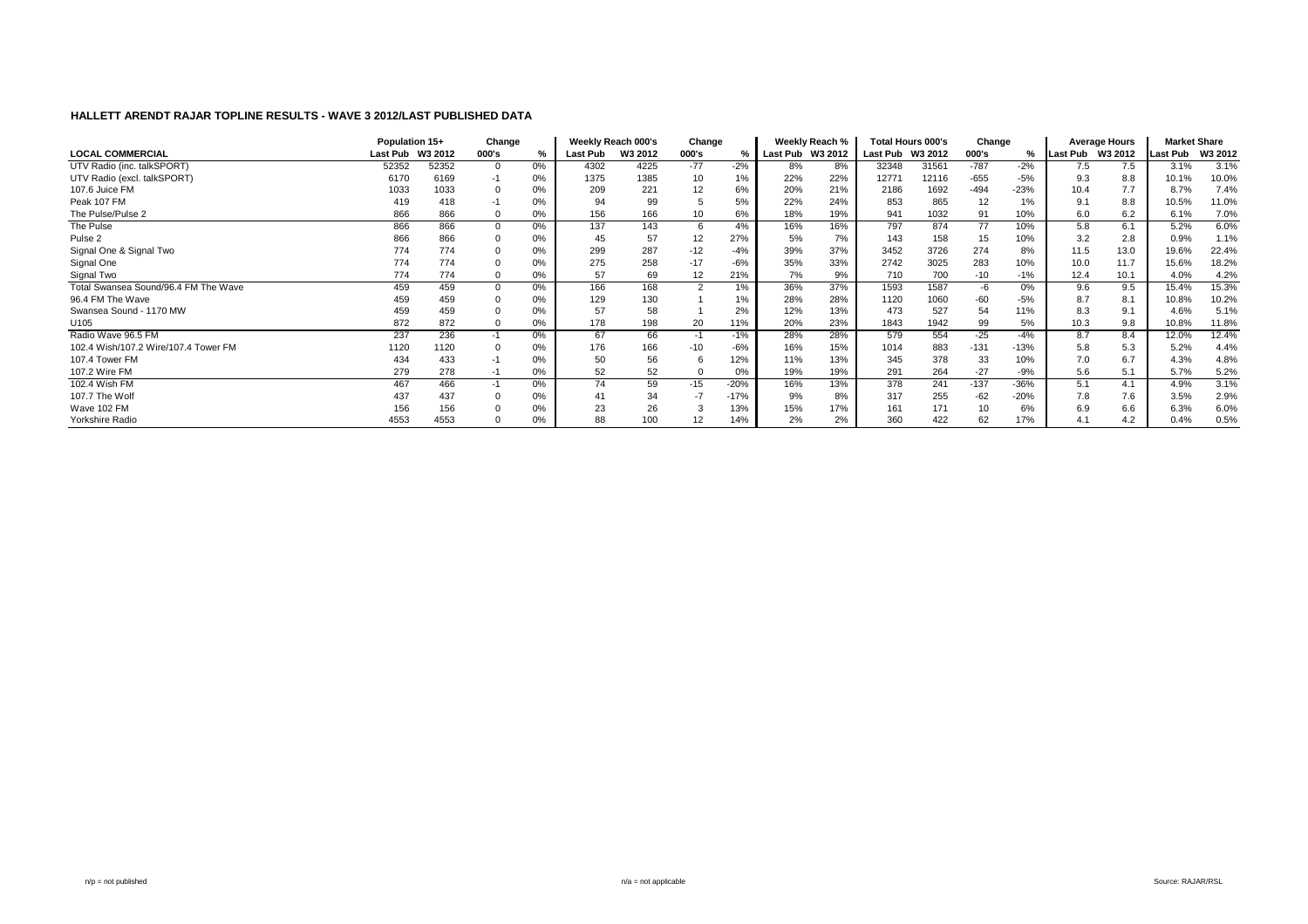|                                      | Population 15+   |       | Change         |       |          | Weekly Reach 000's | Change         |        |                  | Weekly Reach % | <b>Total Hours 000's</b> |       | Change  |        |                  | <b>Average Hours</b> | <b>Market Share</b> |         |
|--------------------------------------|------------------|-------|----------------|-------|----------|--------------------|----------------|--------|------------------|----------------|--------------------------|-------|---------|--------|------------------|----------------------|---------------------|---------|
| <b>LOCAL COMMERCIAL</b>              | Last Pub W3 2012 |       | 000's          | %     | Last Pub | W3 2012            | 000's          | %      | Last Pub W3 2012 |                | Last Pub W3 2012         |       | 000's   | ℅      | Last Pub W3 2012 |                      | Last Pub            | W3 2012 |
| <b>BBC Local Radio</b>               | 42296            | 42296 | $\Omega$       | 0%    | 6816     | 6726               | $-90$          | $-1%$  | 16%              | 16%            | 64754                    | 60702 | $-4052$ | $-6%$  | 9.5              | 9.0                  | 7.7%                | 7.4%    |
| <b>BBC Radio Berkshire</b>           | 825              | 824   | $-1$           | 0%    | 128      | 125                | $-3$           | $-2%$  | 15%              | 15%            | 880                      | 740   | $-140$  | $-16%$ | 6.9              | 5.9                  | 5.4%                | 5.0%    |
| <b>BBC Radio Bristo</b>              | 925              | 925   | $\Omega$       | 0%    | 139      | 141                | $\overline{2}$ | 1%     | 15%              | 15%            | 1694                     | 1178  | $-516$  | $-30%$ | 12.2             | 8.3                  | 8.7%                | 6.4%    |
| <b>BBC Radio Cambridgeshire</b>      | 724              | 724   | $\Omega$       | 0%    | 108      | 108                | $\mathbf 0$    | 0%     | 15%              | 15%            | 1042                     | 1206  | 164     | 16%    | 9.6              | 11.1                 | 7.0%                | 8.0%    |
| <b>BBC Radio Cornwal</b>             | 458              | 459   |                | 0%    | 161      | 154                | $-7$           | $-4%$  | 35%              | 34%            | 1819                     | 1903  | 84      | 5%     | 11.3             | 12.4                 | 16.0%               | 16.3%   |
| <b>BBC Coventry and Warwickshire</b> | 676              | 676   | $\Omega$       | 0%    | 88       | 86                 | $-2$           | $-2%$  | 13%              | 13%            | 744                      | 648   | $-96$   | $-13%$ | 8.5              | 7.6                  | 5.9%                | 5.4%    |
| <b>BBC Radio Cumbria</b>             | 404              | 404   |                | 0%    | 115      | 100                | $-15$          | $-13%$ | 29%              | 25%            | 1180                     | 925   | $-255$  | $-22%$ | 10.3             | 9.3                  | 14.8%               | 13.2%   |
| <b>BBC Radio Derby</b>               | 641              | 641   |                | 0%    | 179      | 155                | $-24$          | $-13%$ | 28%              | 24%            | 1850                     | 1473  | $-377$  | $-20%$ | 10.3             | 9.5                  | 12.9%               | 11.0%   |
| <b>BBC Radio Devon</b>               | 979              | 980   |                | 0%    | 203      | 203                | $\Omega$       | 0%     | 21%              | 21%            | 2313                     | 1926  | $-387$  | $-17%$ | 11.4             | 9.5                  | 10.4%               | 8.9%    |
| <b>BBC Essex</b>                     | 1305             | 1305  | $\Omega$       | 0%    | 244      | 250                | 6              | 2%     | 19%              | 19%            | 2872                     | 2850  | $-22$   | $-1%$  | 11.8             | 11.4                 | 9.9%                | 9.8%    |
| <b>BBC Radio Gloucestershire</b>     | 492              | 492   | $\overline{0}$ | 0%    | 110      | 114                | $\overline{4}$ | 4%     | 22%              | 23%            | 1107                     | 1127  | 20      | 2%     | 10.1             | 9.9                  | 9.5%                | 10.0%   |
| <b>BBC Hereford &amp; Worcester</b>  | 493              | 493   | $\Omega$       | 0%    | 103      | 98                 | $-5$           | $-5%$  | 21%              | 20%            | 1086                     | 834   | $-252$  | $-23%$ | 10.5             | 8.5                  | 11.1%               | 8.6%    |
| <b>BBC Radio Humberside</b>          | 775              | 776   |                | 0%    | 224      | 238                | 14             | 6%     | 29%              | 31%            | 2235                     | 1885  | $-350$  | $-16%$ | 10.0             | 7.9                  | 13.8%               | 12.9%   |
| <b>BBC Radio Kent</b>                | 1411             | 1410  | $-1$           | 0%    | 253      | 266                | 13             | 5%     | 18%              | 19%            | 3353                     | 2702  | $-651$  | $-19%$ | 13.2             | 10.2                 | 9.3%                | 7.6%    |
| <b>BBC Radio Lancashire</b>          | 1174             | 1173  | -1             | 0%    | 228      | 202                | $-26$          | $-11%$ | 19%              | 17%            | 2387                     | 1642  | $-745$  | $-31%$ | 10.5             | 8.1                  | 11.2%               | 8.1%    |
| <b>BBC Radio Leeds</b>               | 1671             | 1671  | $\Omega$       | 0%    | 235      | 209                | $-26$          | $-11%$ | 14%              | 13%            | 1684                     | 1429  | $-255$  | $-15%$ | 7.2              | 6.8                  | 5.7%                | 4.7%    |
| <b>BBC Radio Leicester</b>           | 816              | 817   |                | 0%    | 183      | 181                | $-2$           | $-1%$  | 22%              | 22%            | 1757                     | 1358  | $-399$  | $-23%$ | 9.6              | 7.5                  | 10.5%               | 8.4%    |
| <b>BBC Radio Lincolnshire</b>        | 538              | 539   |                | 0%    | 117      | 117                | $\Omega$       | 0%     | 22%              | 22%            | 1803                     | 1644  | $-159$  | $-9%$  | 15.5             | 14.0                 | 14.6%               | 13.2%   |
| BBC London 94.9                      | 11249            | 11250 |                | 0%    | 453      | 374                | $-79$          | $-17%$ | 4%               | 3%             | 2478                     | 2354  | $-124$  | $-5%$  | 5.5              | 6.3                  | 1.2%                | 1.1%    |
| <b>BBC Radio Manchester</b>          | 2170             | 2169  | $-1$           | 0%    | 230      | 231                |                | 0%     | 11%              | 11%            | 1753                     | 1701  | $-52$   | $-3%$  | 7.6              | 7.3                  | 4.6%                | 4.3%    |
| <b>BBC Radio Mersevside</b>          | 1624             | 1624  | $\mathbf 0$    | 0%    | 355      | 322                | $-33$          | $-9%$  | 22%              | 20%            | 6059                     | 4798  | $-1261$ | $-21%$ | 17.0             | 14.9                 | 16.4%               | 14.3%   |
| <b>BBC Radio Newcastle</b>           | 1454             | 1454  |                | 0%    | 298      | 308                | 10             | 3%     | 21%              | 21%            | 2070                     | 2716  | 646     | 31%    | 6.9              | 8.8                  | 8.1%                | 11.0%   |
| <b>BBC Radio Norfolk</b>             | 780              | 780   |                | 0%    | 216      | 172                | $-44$          | $-20%$ | 28%              | 22%            | 2300                     | 2082  | $-218$  | $-9%$  | 10.7             | 12.1                 | 12.6%               | 12.1%   |
| <b>BBC Radio Northampton</b>         | 481              | 482   |                | 0%    | 103      | 100                | $-3$           | $-3%$  | 21%              | 21%            | 1544                     | 1210  | $-334$  | $-22%$ | 14.9             | 12.1                 | 15.3%               | 12.3%   |
| <b>BBC Radio Nottingham</b>          | 804              | 804   | $\Omega$       | 0%    | 212      | 187                | $-25$          | $-12%$ | 26%              | 23%            | 2283                     | 2065  | $-218$  | $-10%$ | 10.7             | 11.0                 | 13.3%               | 12.4%   |
| BBC Oxford 95.2FM                    | 521              | 520   | $-1$           | 0%    | 68       | 62                 | -6             | $-9%$  | 13%              | 12%            | 805                      | 668   | $-137$  | $-17%$ | 11.8             | 10.8                 | 7.4%                | 6.5%    |
| <b>BBC Radio Sheffield</b>           | 1285             | 1284  | $-1$           | 0%    | 279      | 255                | $-24$          | $-9%$  | 22%              | 20%            | 1833                     | 1740  | $-93$   | $-5%$  | 6.6              | 6.8                  | 7.6%                | 7.1%    |
| <b>BBC Radio Shropshire</b>          | 380              | 379   | $-1$           | 0%    | 111      | 103                | -8             | $-7%$  | 29%              | 27%            | 1208                     | 972   | $-236$  | $-20%$ | 10.9             | 9.4                  | 14.6%               | 12.4%   |
| <b>Total BBC Radio Solent</b>        | 1738             | 1738  | $\Omega$       | 0%    | 302      | 312                | 10             | 3%     | 17%              | 18%            | 3108                     | 3188  | 80      | 3%     | 10.3             | 10.2                 | 8.1%                | 8.3%    |
| <b>BBC Somerset</b>                  | 437              | 437   | $\Omega$       | 0%    | 66       | 66                 | $\Omega$       | 0%     | 15%              | 15%            | 634                      | 576   | $-58$   | $-9%$  | 9.6              | 8.7                  | 6.3%                | 6.2%    |
| <b>BBC Radio Stoke</b>               | 600              | 599   | $-1$           | 0%    | 185      | 156                | $-29$          | $-16%$ | 31%              | 26%            | 2200                     | 1682  | $-518$  | $-24%$ | 11.9             | 10.8                 | 16.2%               | 13.0%   |
| <b>BBC Radio Suffolk</b>             | 539              | 539   | $\Omega$       | 0%    | 127      | 115                | $-12$          | $-9%$  | 24%              | 21%            | 1405                     | 1144  | $-261$  | $-19%$ | 11.0             | 10.0                 | 11.7%               | 9.7%    |
| <b>BBC Sussex and BBC Surrey</b>     | 2503             | 2502  | $-1$           | 0%    | 257      | 241                | $-16$          | $-6%$  | 10%              | 10%            | 2544                     | 2442  | $-102$  | $-4%$  | 9.9              | 10.2                 | 4.5%                | 4.5%    |
| <b>BBC Radio Tees</b>                | 791              | 791   | $\mathbf 0$    | 0%    | 134      | 106                | $-28$          | $-21%$ | 17%              | 13%            | 703                      | 651   | $-52$   | $-7%$  | 5.3              | 6.2                  | 4.5%                | 4.5%    |
| <b>BBC Three Counties Radio</b>      | 1314             | 1313  | $-1$           | 0%    | 170      | 146                | $-24$          | $-14%$ | 13%              | 11%            | 1359                     | 1135  | $-224$  | $-16%$ | 8.0              | 7.8                  | 5.1%                | 4.4%    |
| BBC WM (Birmingham & Black Country)  | 2280             | 2280  | $\mathbf 0$    | 0%    | 225      | 214                | $-11$          | $-5%$  | 10%              | 9%             | 2164                     | 1939  | $-225$  | $-10%$ | 9.6              | 9.1                  | 5.2%                | 4.9%    |
| <b>BBC Radio Wiltshire/Swindon</b>   | 553              | 553   | $\Omega$       | 0%    | 84       | 83                 | $-1$           | $-1%$  | 15%              | 15%            | 679                      | 444   | $-235$  | $-35%$ | 8.1              | 5.3                  | 5.7%                | 3.8%    |
| <b>BBC Radio York</b>                | 538              | 538   |                | 0%    | 94       | 94                 | $\Omega$       | 0%     | 17%              | 18%            | 712                      | 661   | $-51$   | $-7%$  | 7.6              | 7.0                  | 6.3%                | 5.8%    |
| <b>BBC Radio Guernsey</b>            | 55               | 54    |                | $-2%$ | 25       | 23                 | $-2$           | $-8%$  | 46%              | 43%            | 286                      | 265   | $-21$   | $-7%$  | 11.5             | 11.5                 | 26.1%               | 24.8%   |
| <b>BBC Radio Jersey</b>              | 82               | 82    |                | 0%    | 28       | 27                 | $-1$           | $-4%$  | 34%              | 33%            | 308                      | 302   | -6      | $-2%$  | 11.1             | 11.0                 | 19.2%               | 18.3%   |